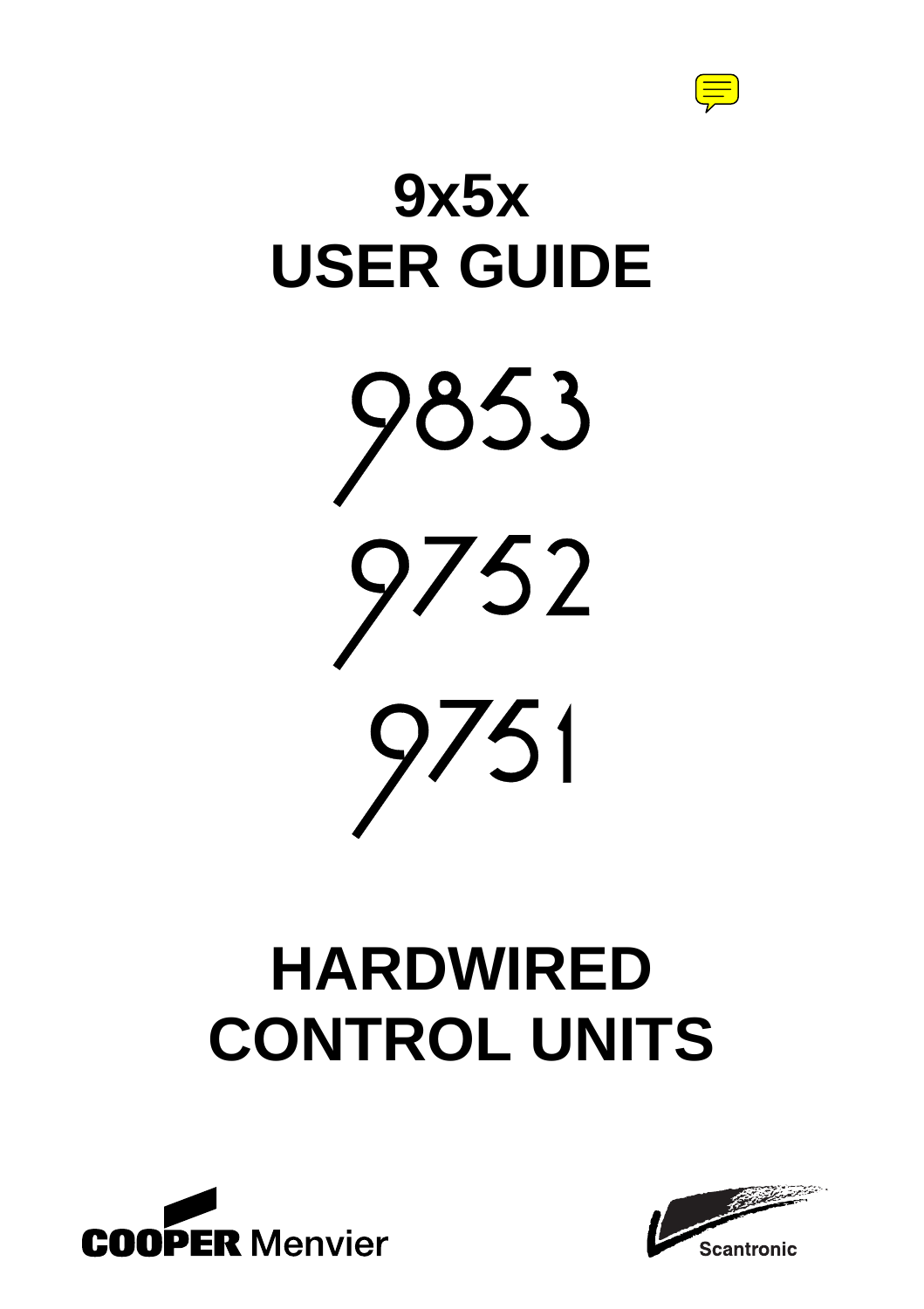## **Contents**

| 723r Telecommand 7               |
|----------------------------------|
| Mains Power Failures7            |
|                                  |
| 2. Everyday Operation 9          |
|                                  |
| General Procedure10              |
|                                  |
| Final Door Set 11                |
|                                  |
| Terminated Set11                 |
|                                  |
|                                  |
| Keyswitch Set12                  |
| Telecommand Set12                |
| Forbikobler Keypad Set12         |
| Investigating Setting Problems13 |
| Detector Active13                |
| Other Problems14                 |
| Unsetting the System 15          |
| General Procedure15              |
| Keyswitch Unset16                |
| Telecommand Unset16              |
|                                  |

| Aborting False Alarms  16        |  |
|----------------------------------|--|
| 3. After an Alarm 17             |  |
| Responding to a Fire Alarm 17    |  |
| Responding to other Alarms 17    |  |
| 4. Special Functions 19          |  |
|                                  |  |
| Calling Downloader  19           |  |
|                                  |  |
|                                  |  |
| Normal Alarm Zones 21            |  |
|                                  |  |
| Requiring User Code before       |  |
|                                  |  |
|                                  |  |
| Turning the Chime On and Off  23 |  |
| Testing the Sounders  23         |  |
|                                  |  |
| Setting up Users 24              |  |
| Access Codes  25                 |  |
|                                  |  |
| Setting Time and Date 27         |  |
| Appendix. Log Messages  29       |  |
|                                  |  |
| Your Installation  32            |  |
|                                  |  |

9853, 9752, 9751 Hardwired Control Unit User Guide.

This document applies to control panels using software version 4.x.

© Cooper Security Ltd. 2005

Every effort has been made to ensure that the contents of this book are correct. However, neither the authors nor Cooper Security Limited accept any liability for loss or damage caused or alleged to be caused directly or indirectly by this book. The contents of this book are subject to change without notice.

Printed and published in the U.K.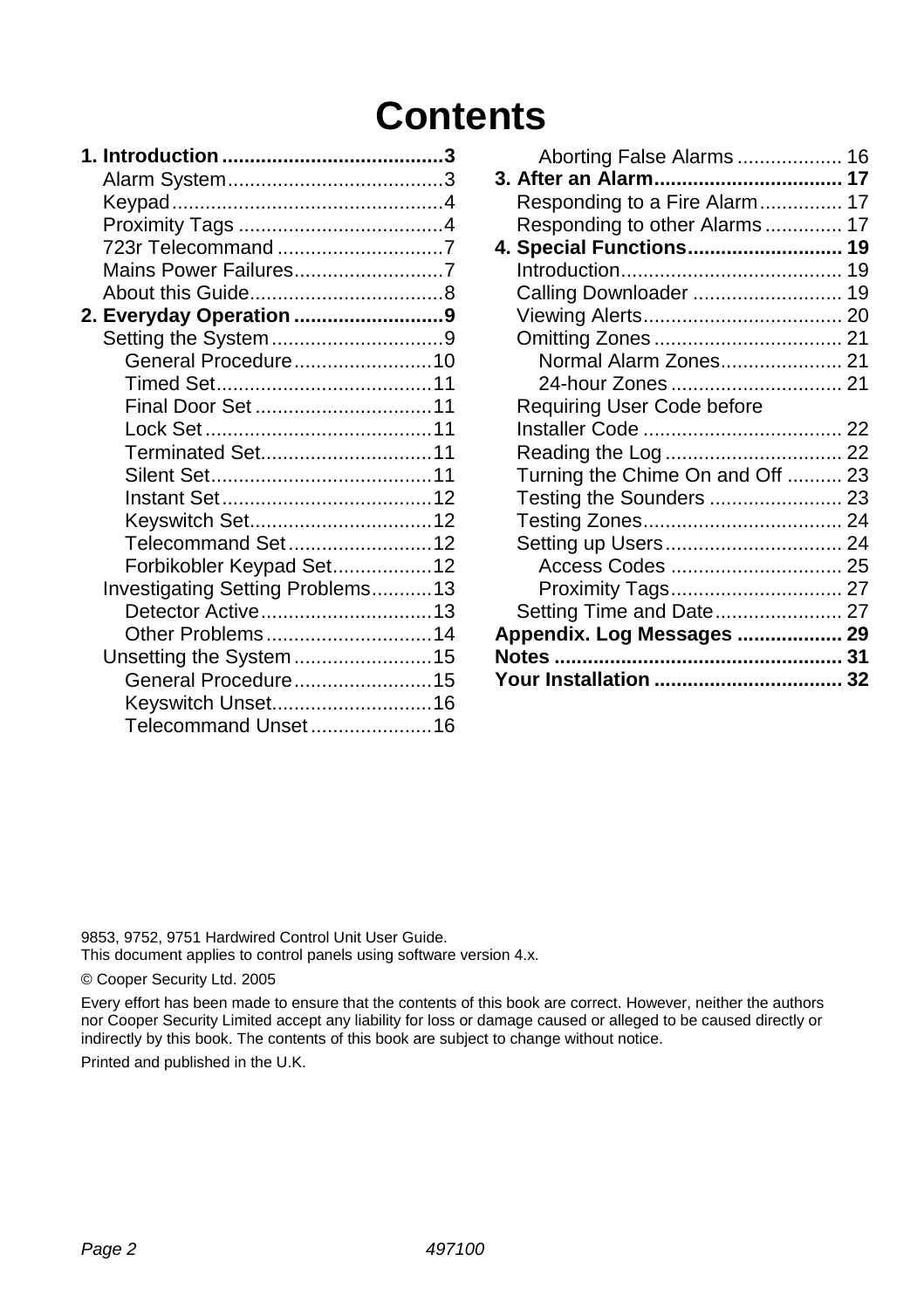## **1. Introduction**

## **Alarm System**

The alarm systems described in this book comprise a control unit (model 9853, 9752 or 9751), one or more keypads, and various detectors. The control unit houses a main controller, power supply, stand-by battery and communication device. It is normally fitted in a safe place out of sight (for example, under the stairs).

The detectors are installed in various places, or zones, around the premises. If something triggers a detector, the detector signals this to the control unit. How the control unit reacts depends on whether the system is set or unset.

- When **set**, the control unit raises an alarm whenever a detector is triggered. The alarm might be a bell or strobe on the outside of your premises, or it might be a silent signal over the telephone line to an Alarm Receiving Centre (ARC).
- When **unset**, the system does not raise an alarm if a detector is triggered.

Your installer can program the control unit so that your system is either:

- **Single system.** You can set the system to one of four levels: A, B, C or D. Level A protects the whole of the premises covered by the detectors. Levels B, C and D each protect part of the premises while the rest is in use. You cannot set more than one level at the same time.
- **Partitioned system.** The premises protected by the system are divided into four partitions: A, B, C and D. Each partition behaves as a separate alarm system; it can have its own final exit and entry route zone, and it can be set and unset independently of other partitions. One or more partitions may share a common area. You can set one, two, three or four partitions at the same time.

Whichever type of system you have, the control unit raises an alarm when a detector in a set level or partition is triggered. Your installer allocates detector zones to levels or partitions during installation. Refer to the table on page 32 to see if your system is single or partitioned, and how zones are allocated.

Your premises may be fitted with 24-hour zones and panic alarm zones. If these zones are triggered, the system will raise an alarm even if no level or partition is set. 24-hour zones are often used to protect emergency fire exits.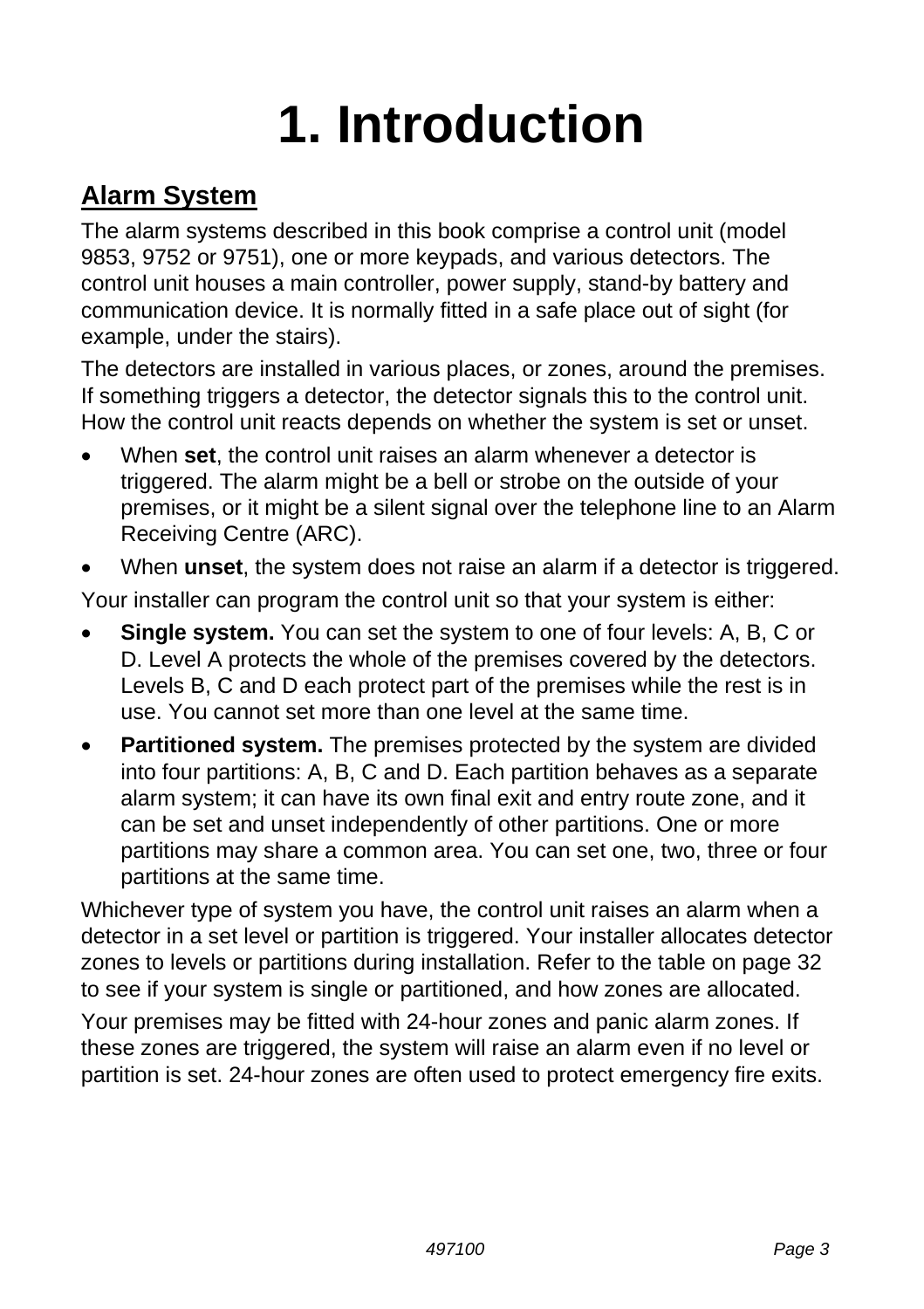## **Keypad**

Your alarm system is fitted with a 9930 or 9940 keypad, from which you can set and unset the system. Figures 1 and 2 show the main features of these keypads. Refer to "4. Special Functions" on page 19 for information about other functions available from them.

The system will not accept commands from the keypad until you identify yourself with an access code or proximity tag. It can store 50 access codes, which may contain four or six digits<sup>1</sup>, giving secure access for up to 50 users.

If you enter an incorrect code, press  $\boldsymbol{\mathsf{X}}$  to clear the display and try again. If you enter an incorrect code four times, all keypads will be locked for 90 seconds. If you do not enter a command within 20 seconds, the system leaves command mode. You will need to enter your code again to continue.

Your installer may have set up your system to hide status information<sup>2</sup>. If so, the display and lamps show no information until you identify yourself. This prevents status information being used to compromise system effectiveness.

## **Proximity Tags**

So that you do not have to remember access codes, your installer may have fitted your keypads with a device that reads proximity tags. These tags are small slips of plastic that have electronic circuitry built into them.

When you hold a tag against a suitably equipped keypad, the circuit inside the tag emits a radio code that the keypad reads. Each tag has a unique code. If the alarm system recognises the tag, it allows you to do almost anything that you could do with an access code. If the tag is not recognised, you cannot use the alarm system. When presenting a tag to a 9930 keypad, make sure that it is touching the sensitive area to the left of the display (Figure 1). The 9940 keypad has a proximity coil that makes the whole case sensitive to tags.

You can program the system to recognise up to 49 tags. U01, the master user, can only be assigned an access code – a proximity tag cannot be assigned to this user. For instructions, refer to page 26.

 $\frac{1}{1}$ Installer Command 56

 $\overline{2}$ Installer Command 28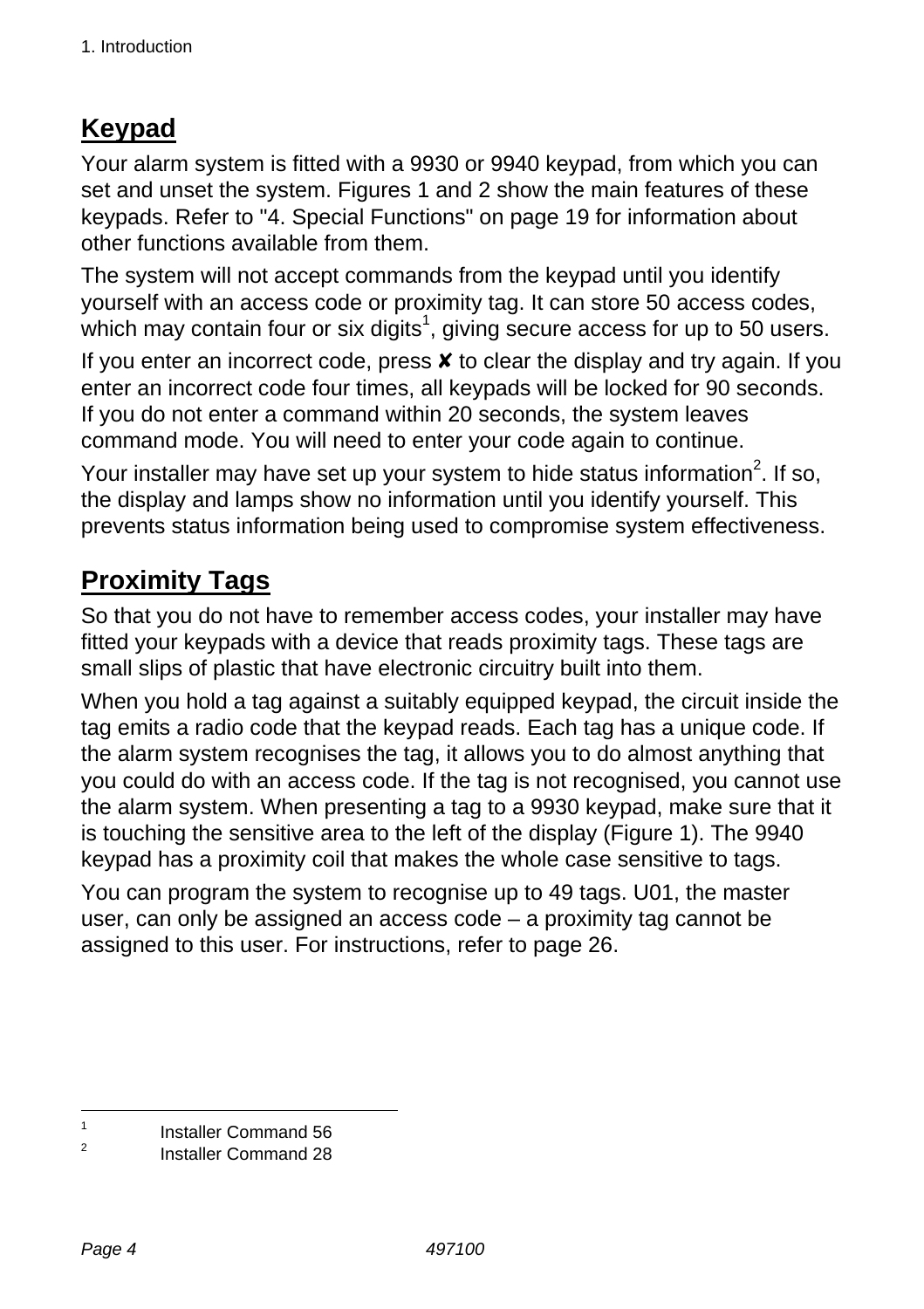

Press 7 and 9 together.

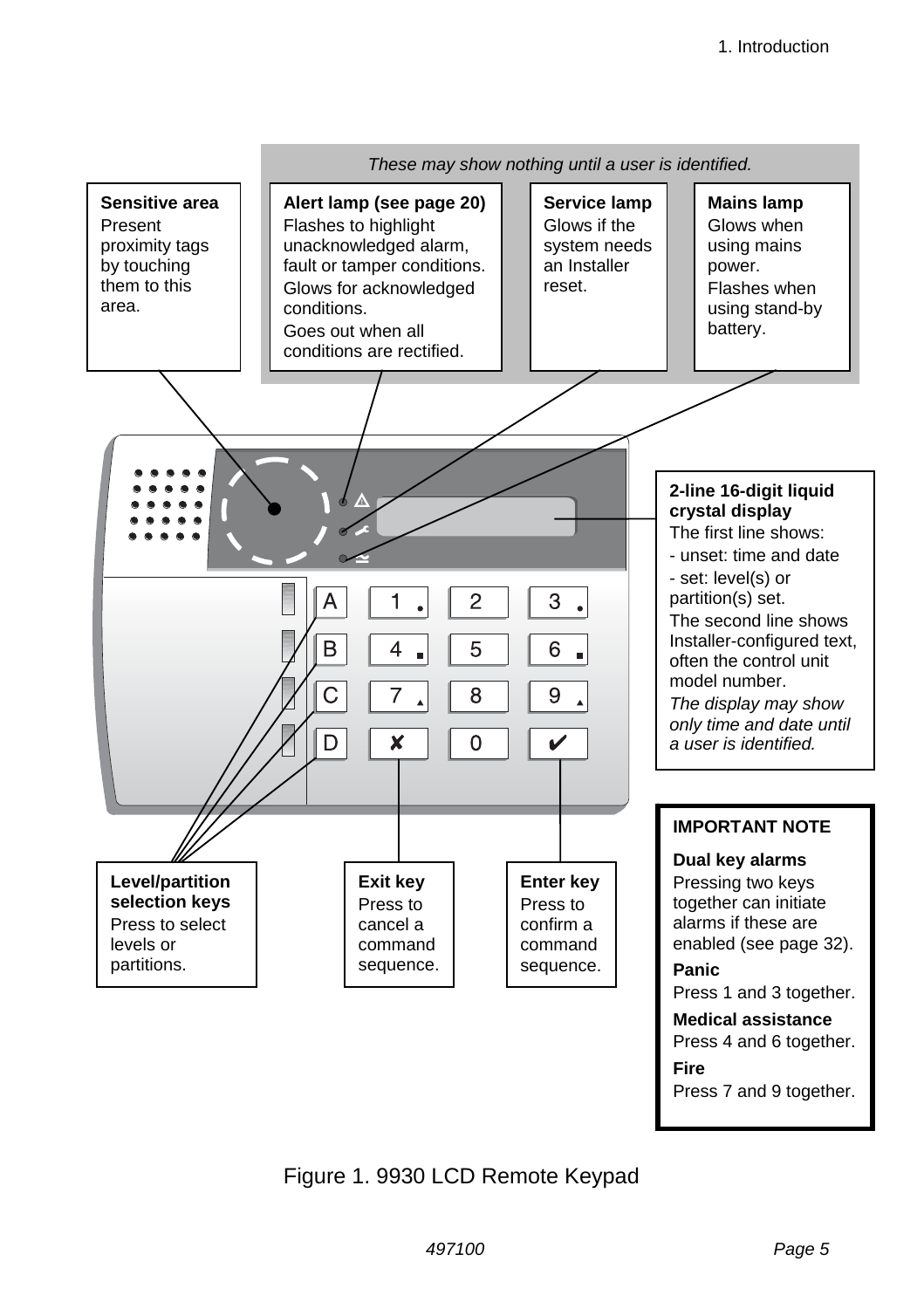

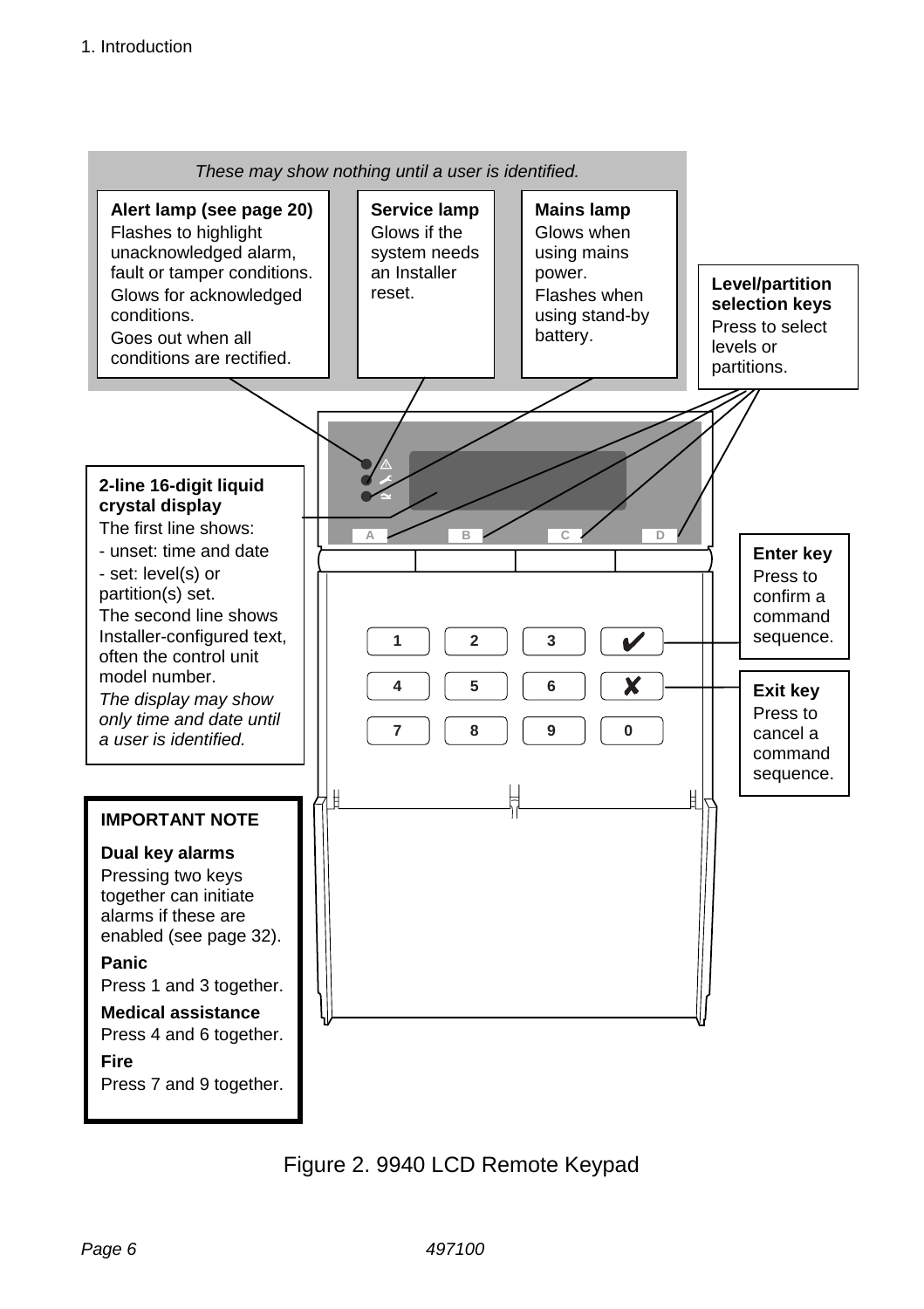## **723r Telecommand**

If your alarm system has a radio expander connected to it, you can use a 723r telecommand (Figure 3). This is also called a remote setting device.



Figure 3. 723r Telecommand

## **Mains Power Failures**

The control unit indicates mains power failures using alerts. If the supply has since been restored, the alert will show the condition as inactive. For instructions on how to view and acknowledge alerts, refer to page 20.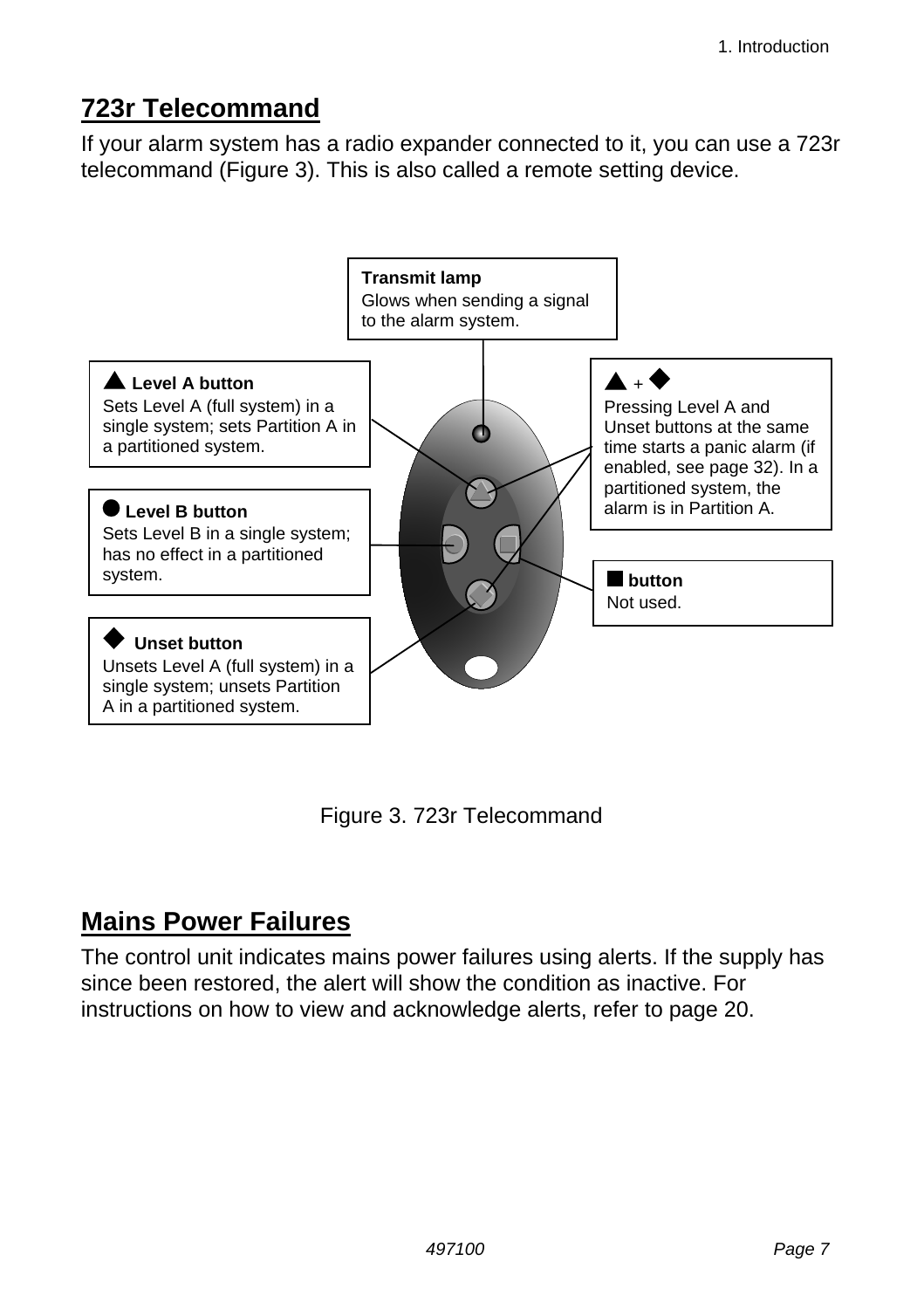## **About this Guide**

The rest of this guide tells you how to use the system:

- 2. Everyday Operation Tells you how to set and unset the system.
- 3. After an Alarm Tells you how to switch off the sounders after an alarm, view what caused the alarm and reset the system so that it can be used again.
- 4. Special Functions Tells you how to use more advanced features, some of which are available only to the master user.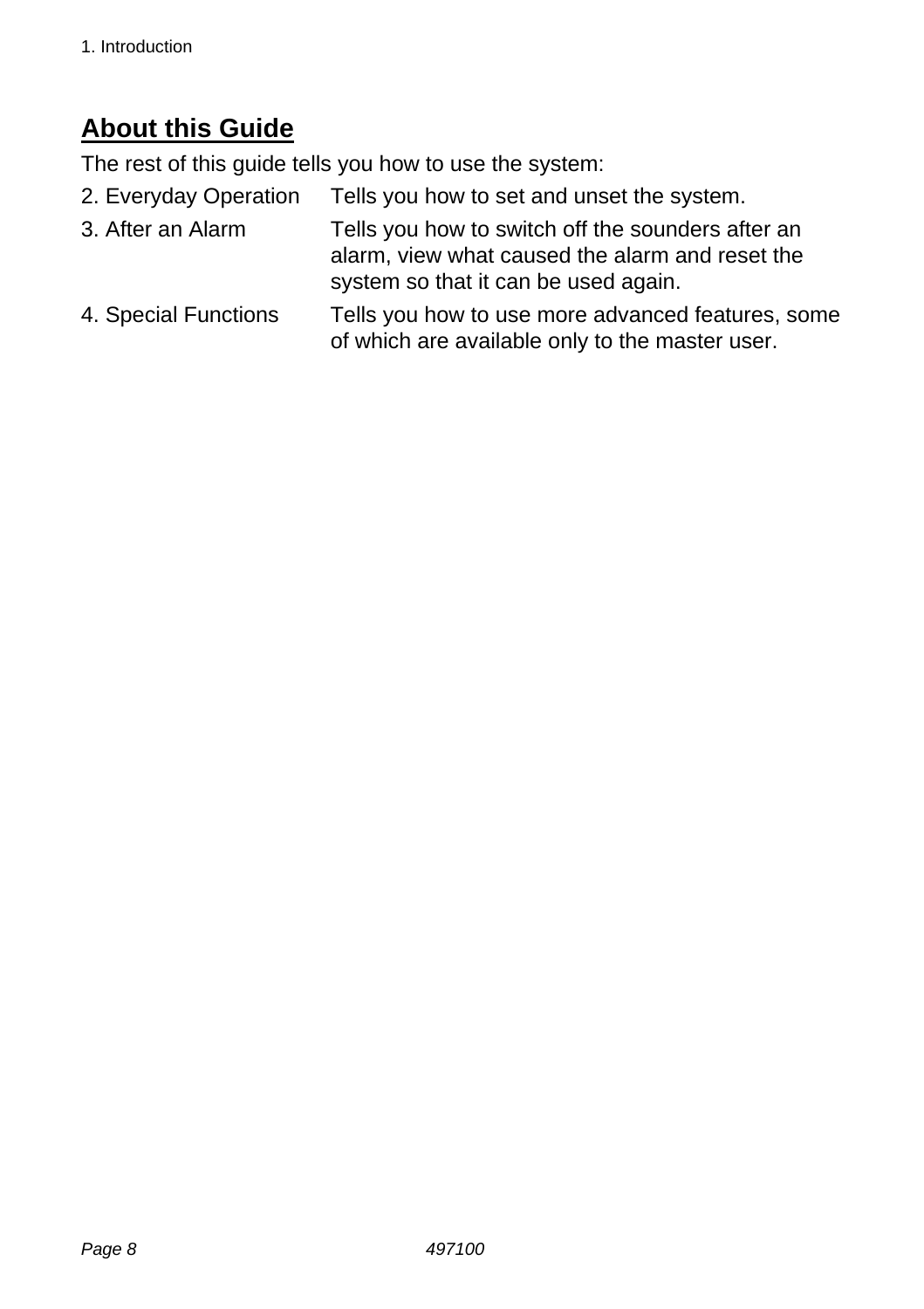## **2. Everyday Operation**

During installation, your installer programs the system to create an exit route and entry route for your premises. When setting the system, you must follow the exit route. When unsetting the system, you must follow the entry route. If you stray from these routes, you may cause a false alarm.

### **Setting the System**

There are several different methods for setting the system. Each level or partition can use a different method, although not all methods are available in all cases. Your installer will have selected the methods that suit your site best $^3$ .

The possible setting methods are:

| Timed Set             | <b>Instant Set</b>     |
|-----------------------|------------------------|
| Final Door Set        | Keyswitch Set          |
| Lock Set              | <b>Telecommand Set</b> |
| <b>Terminated Set</b> | Forbikobler Keypad Set |
| Silent Set            |                        |

The setting procedure is similar for each method and shown on page 10. Subsequent sections describe the specifics of each setting method.

If you try to set the system while something is triggering a detector in the protected area (for example a door or window is still open), the system will not set (see page 13).

If you find that your detectors generate false alarms immediately after you leave the premises, this may be because they are detecting air movements when the exit door is closed. You may need to ask your installer to increase the Final Exit Settling Time $^4$ .

<sup>-&</sup>lt;br>3

Installer Commands 39, 62, 72 and 76

<sup>4</sup> Installer Command 182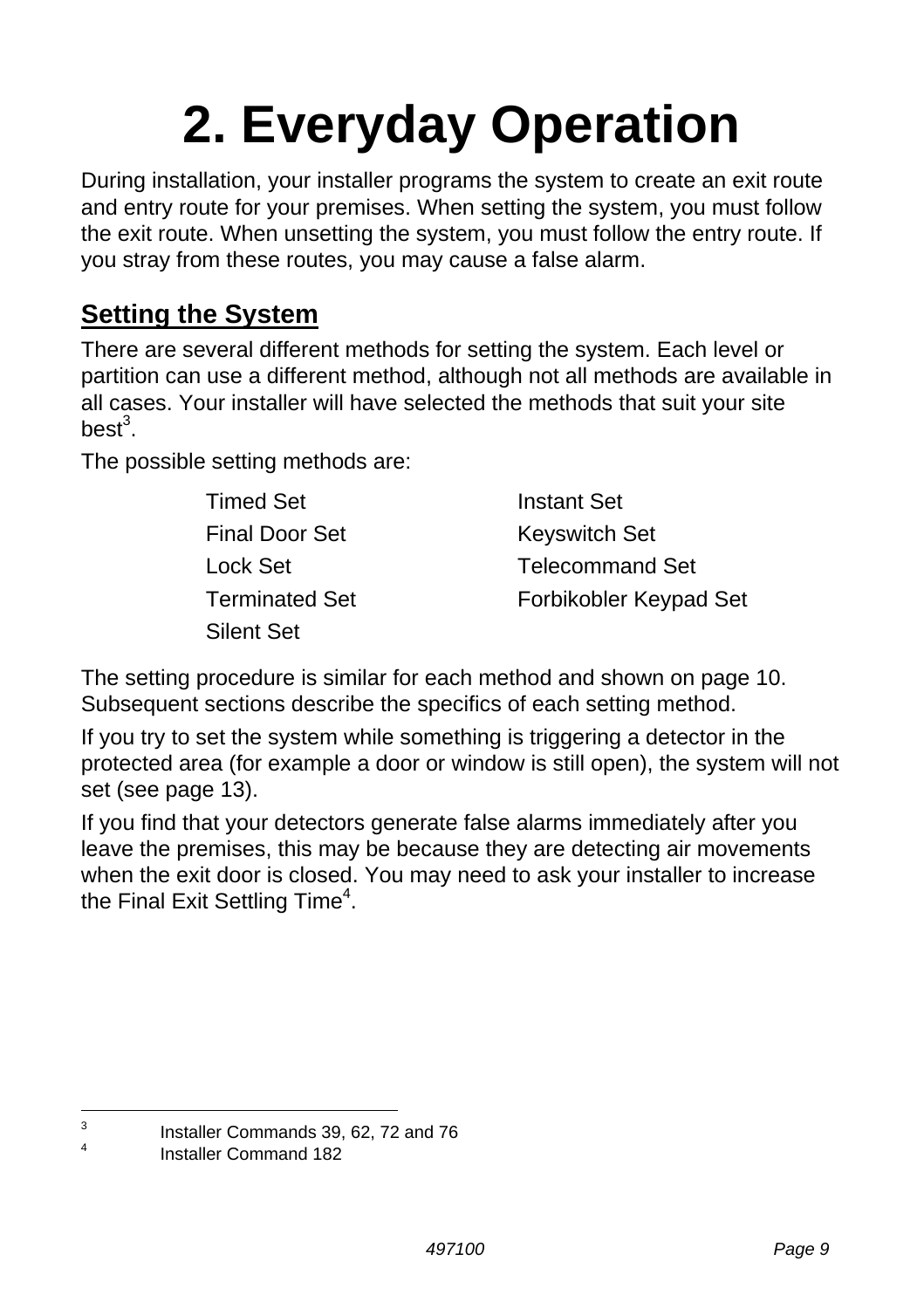#### **General Procedure**

To set the system:

- 1. Secure all doors and windows.
- 2. At the keypad, key in an access code (or present a tag).
- 3. **In a single system:**

The display shows (for example):

Press the appropriate level key.

Note: If you press  $\checkmark$  without a level key, the system sets Level A (Full Set).

#### **In a partitioned system:**

The display shows (for example): **System OK** 

 Press the appropriate partition key (or keys) and then press  $\checkmark$  when the required partitions are displayed.

4. If you have omitted a zone (see page 21), the display shows (for example):

Press  $\angle$  to continue with the zone omitted. If you do not want to omit it, press  $\boldsymbol{\mathsf{x}}$  to exit. During the exit procedure, the keypads give a continuous exit tone. The tone may be intermittent if the final door is open.

 If you hear an intermittent tone from the keypads or internal sounder and the final door is not open, a detector is being triggered (see page 12).

5. Leave by the designated exit route.

 When you complete the exit procedure in accordance with the setting method in use, the system sets and gives a double "beep". The keypad display shows which level or partition is set.

*Note: If you decide not to set the system, key in your access code again (or present a tag) to unset it.* 

| System OK |  |  |
|-----------|--|--|
| Set?      |  |  |







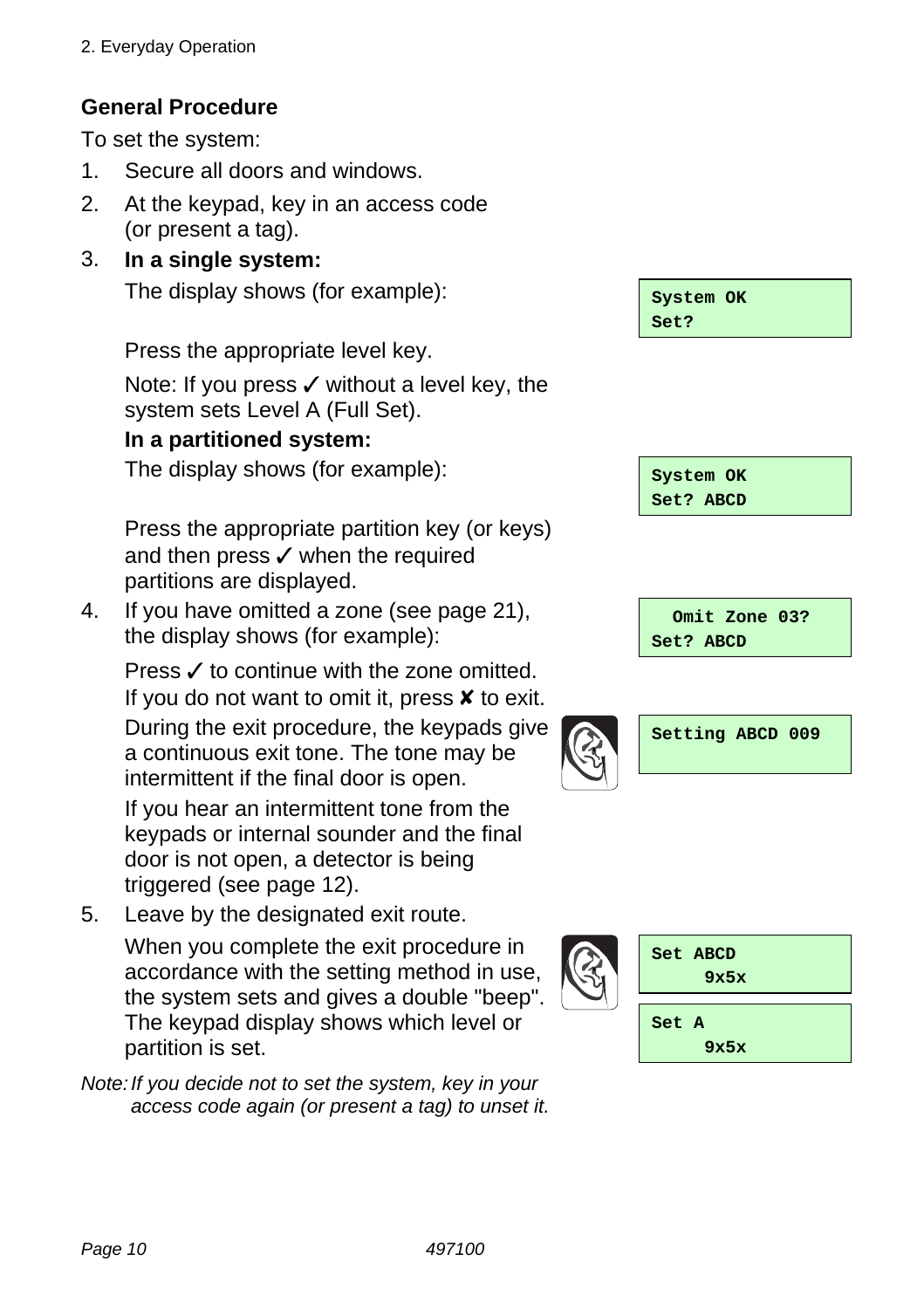#### **Timed Set**

With Timed Set, the system sets after a programmed exit time has expired. The time starts when you press a level key in a single system or  $\checkmark$  in a partitioned system, or when you press  $\checkmark$  to accept an omitted zone. Your installer will have made the exit time long enough for you to leave the premises and secure the final door<sup>5</sup>.

When using Terminated Set (see below), your installer may have programmed the system to set after the exit time even if the exit terminate button is not pressed. This ensures your premises are protected if you forget to press the button.

#### **Final Door Set**

Your installer may have programmed the system so that closing the final door completes the setting sequence. The system sets  $7-12$  seconds<sup>6</sup> after you secure the final door. There is no fixed exit time.

#### **Lock Set**

Your installer may have fitted a special lock so that locking the final door completes the setting sequence. The lock contains a switch so that the control unit can sense whether the lock is open or closed. The system sets seven<sup>7</sup> seconds after you lock the final door. There is no fixed exit time.

*Note: Lock Set is available only for Level A (Full Set) in a single system. In a partitioned system, any partition may be Lock Set.* 

#### **Terminated Set**

Your installer may have fitted an exit terminate button. This is usually outside, beside the final door, and you press it when you leave. The system sets seven<sup>8</sup> seconds after you press the button. There is no fixed exit time.

#### **Silent Set**

Some levels or partitions on your system may be programmed for Silent Set. The system does not give an audible warning when it sets these but it gives a double "beep" at the end of the exit time to show that it is set.

*Note: Silent Set is not available for Level A (Full Set) in a single system. In a partitioned system, any partition may be Silent Set.* 

<sup>-&</sup>lt;br>5 Installer Commands 44, 65, 75 and 79

<sup>6</sup> Installer Command 182

<sup>7</sup> Installer Command 182

<sup>8</sup> Installer Command 182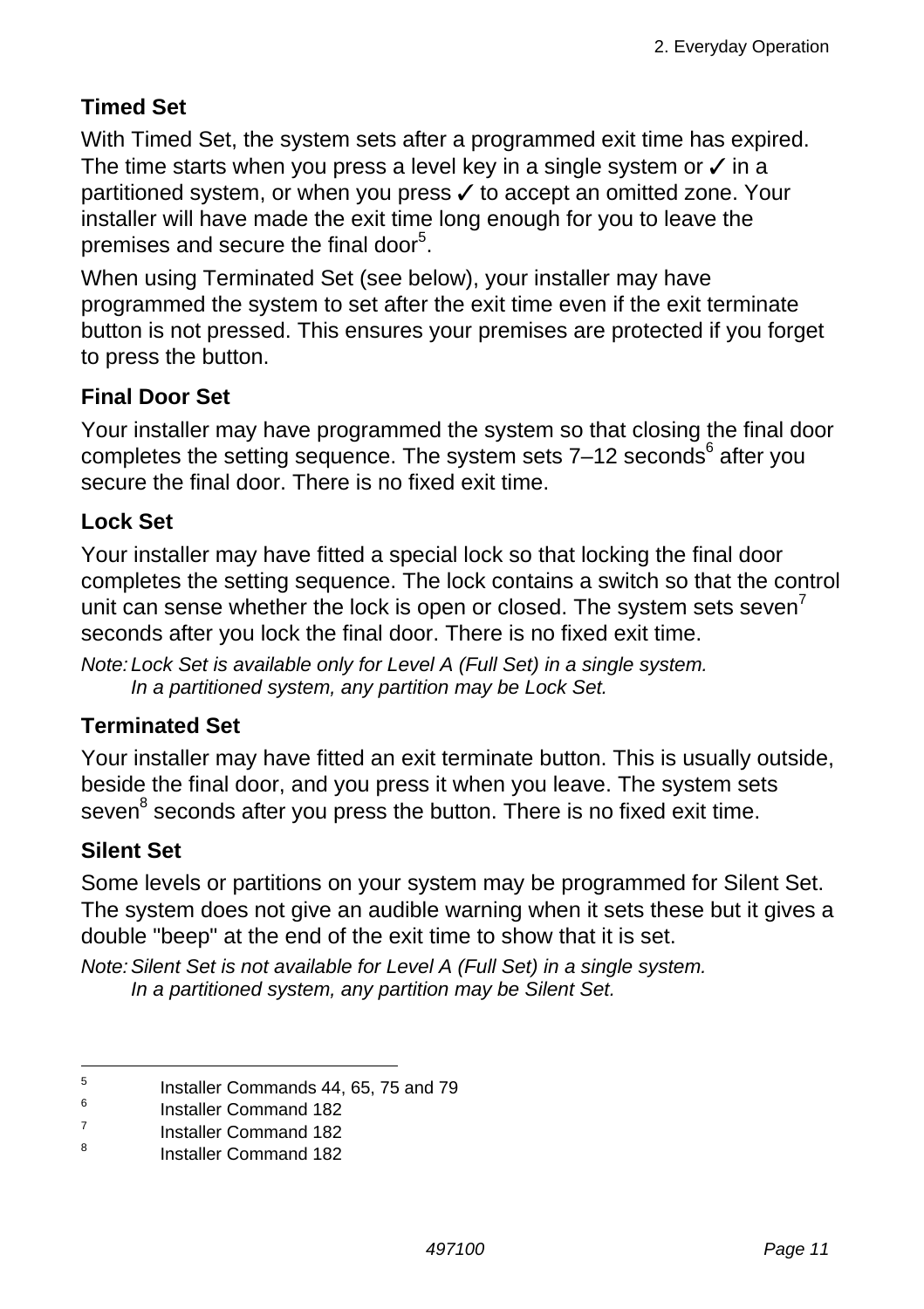#### **Instant Set**

The area protected by a level or partition may not need an exit route or final door. With Instant Set, the system sets as soon as you press the appropriate key, without waiting for an exit time. The system gives a double "beep" to show that it is set.

*Note: Instant Set is not available for Level A (Full Set) in a single system. In a partitioned system, any partition may be Instant Set.* 

#### **Keyswitch Set**

If your system is fitted with a keyswitch, you can use it to set the system. If it is a three-position keyswitch in a single system, you can use it to set Level B.

The keyswitch initiates setting, which then completes in accordance with the programmed exit mode. You do not need to enter an access code or present a tag.

*Note: In a partitioned system, you can set only Partition A.* 

#### **Telecommand Set**

If your system is fitted with a radio expander and your installer has enabled the appropriate option, you can use a telecommand to set the system. If it is a single system, you can use the telecommand to set Level B.

The telecommand initiates setting, which then completes in accordance with the programmed exit mode. You do not need to enter an access code or present a tag.

Figure 3 on page 7 shows the actions of the buttons on the telecommand. *Note: In a partitioned system, you can set only Partition A.* 

#### **Forbikobler Keypad Set**

Your system may be programmed to use a special type of entry or exit zone called a Forbikobler zone. The word "forbikobler" means "bypass" in Danish. These zones are used to connect external keypads or access controllers.

If an exit is programmed as a Forbikobler zone with an external keypad, a trigger from the keypad within the exit time stops the timer and sets the system.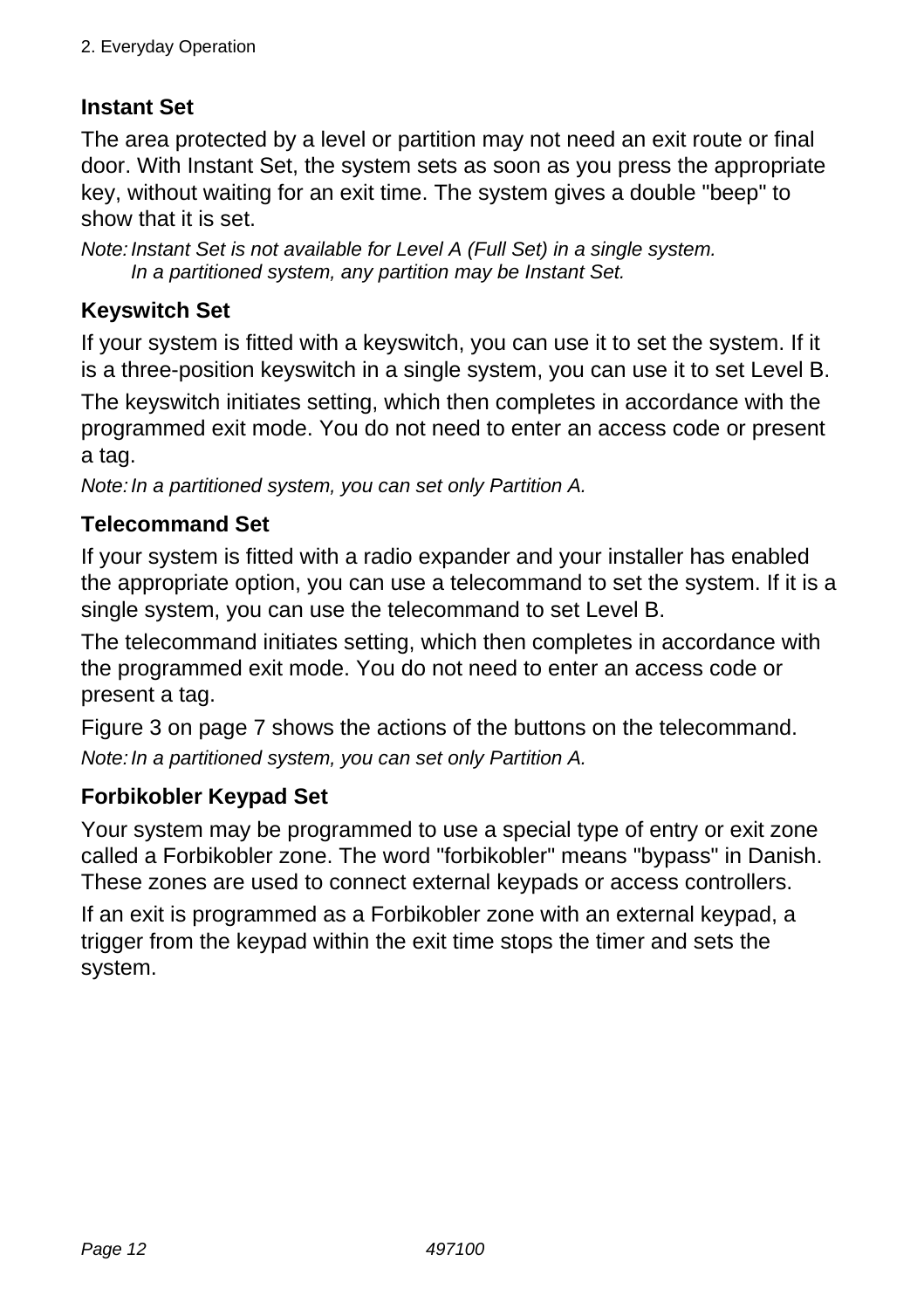## **Investigating Setting Problems**

This section offers general guidance but the configurable nature of 9x5x control units means that details of each alert and response vary. If you need assistance to resolve a problem, contact your installer.

### **Detector Active**

If something is triggering a detector at the end of the exit procedure, the system will not set. Depending how your installer has set up the system $9$ , internal or external sounders may operate. The display shows which zone (or zones) is active.

To set the system:

- 1. Enter your access code (or present your tag) to silence any sounders.
- 2. Go to the zone shown on the display (see example) and find out what is triggering the detector. If possible, remedy the fault.
- 3. Return to the keypad and set the system again. If no other detectors are active, the system sets.
- 4. If other detectors are active, repeat steps 1 to 3.
- 5. If the system still will not set, call your installer.

| Zone Open | Z03 |
|-----------|-----|
| $Zone$ 03 |     |

-<br>9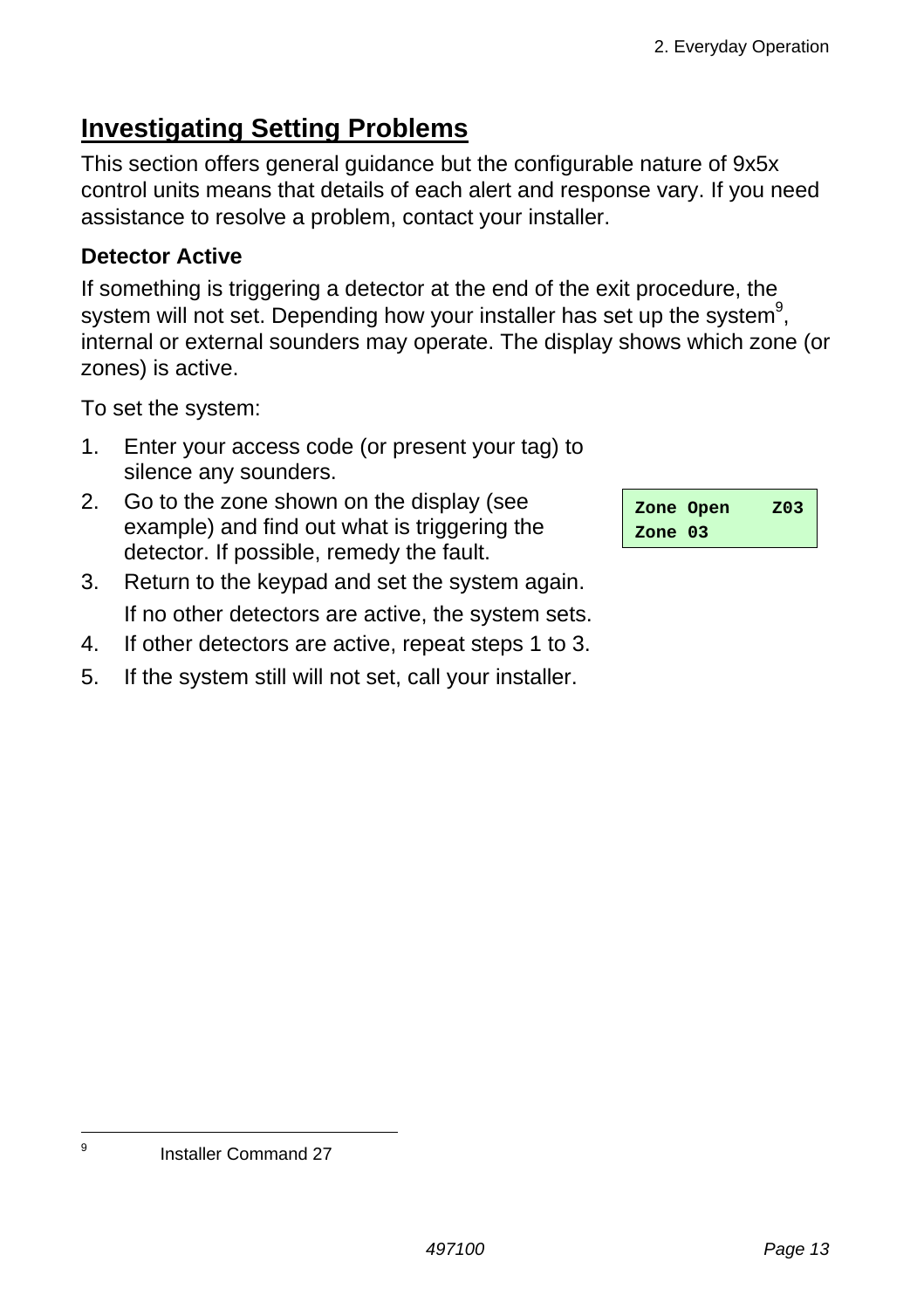#### **Other Problems**

The system informs you of problems through alerts. These are warnings communicated through the keypad display and lamps. If your system is set up to hide status information after 30 seconds $10$ , enter an access code or present a tag to activate the keypad display and lamps.

Depending on the nature of the problem, you may need to reset the system or call an installer to do this for you (see page 17). Your installer may have set up your system to enable you to override some faults<sup>11</sup>, in which case you will be able to set the system while the fault is still present. If the display shows "Set" underneath the alert message, press  $\checkmark$  to continue with setting.

If an installer reset is required, the control unit lights the  $\blacktriangleright$  lamp and the keypad sounds a repeating "beep" to warn you. If the fault disappears, the lamp goes out but the tone continues until you enter your access code. If the fault persists and cannot be overridden, the display shows "Call Installer".

A mains power failure is an example of a technical fault that may be resolved without intervention in the alarm system. A stand-by battery failure is an example of a technical fault that requires an installer to visit.

If an alert indicates a communications failure (for example, "Plugby Line Fail"), you may be able to set the system but then it may not be able to report any alarms to the ARC.

For more information on viewing and acknowledging alerts, see page 20.

 $10$  $10$  Installer Command 28

Installer Commands 134 to 140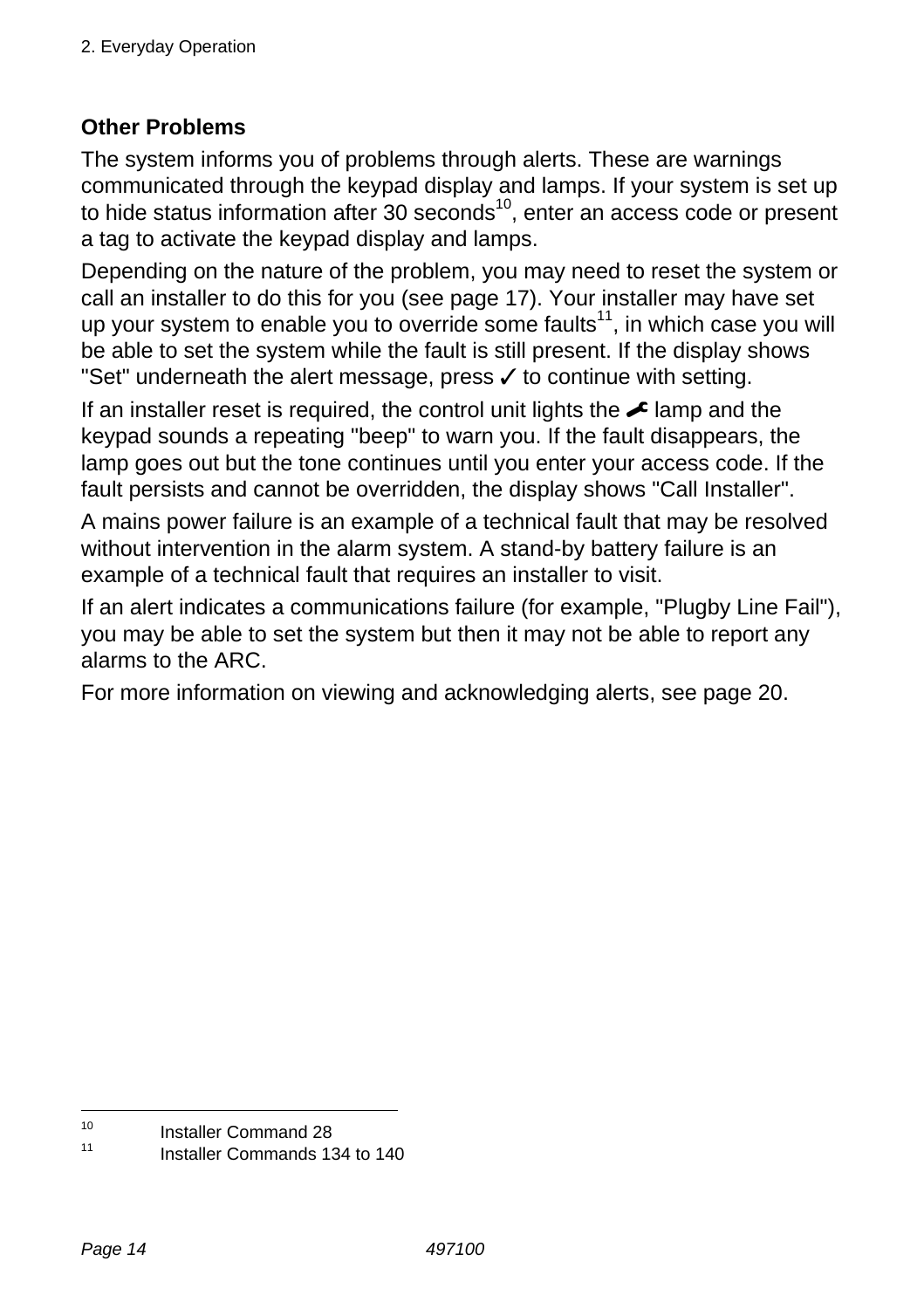## **Unsetting the System**

### **WARNING: If you enter your premises and an internal alarm starts, there may be an intruder.**

You can unset the system from a keypad or keyswitch. If your system is fitted with a radio expander and your installer has enabled the appropriate option, you can also unset it with a telecommand.

When you open an entry door, the system starts an entry timer. There are four entry timers so that different entrances can use different times. During the entry time, the keypads give a "galloping" entry tone to warn you that the timer is running. If you exceed the entry time, an alarm will occur. Your installer will have ensured that the entry time for each entrance is long enough for you to enter by the designated entry route, get to the keypad and unset the system.

If an entry door is fitted with a lock switch, the keypad gives a continuous exit tone when you unlock it and, if you lock it again, the system remains set; it is only when you open the entry door that the entry timer starts and the keypads give the entry tone.

#### **General Procedure**

To unset the system:

1. Enter through the designated entry door and go to the keypad.

 As you enter the premises, the system starts the entry timer and the keypads give the entry tone.

- 2. Key in an access code (or present a tag). In a single system, all set levels are unset. In a partitioned system, the display shows which partitions are set (for example):
- 3. Press the appropriate partition key (or keys) if required, followed by  $\checkmark$ . The entry tone stops and the system gives a double "beep".







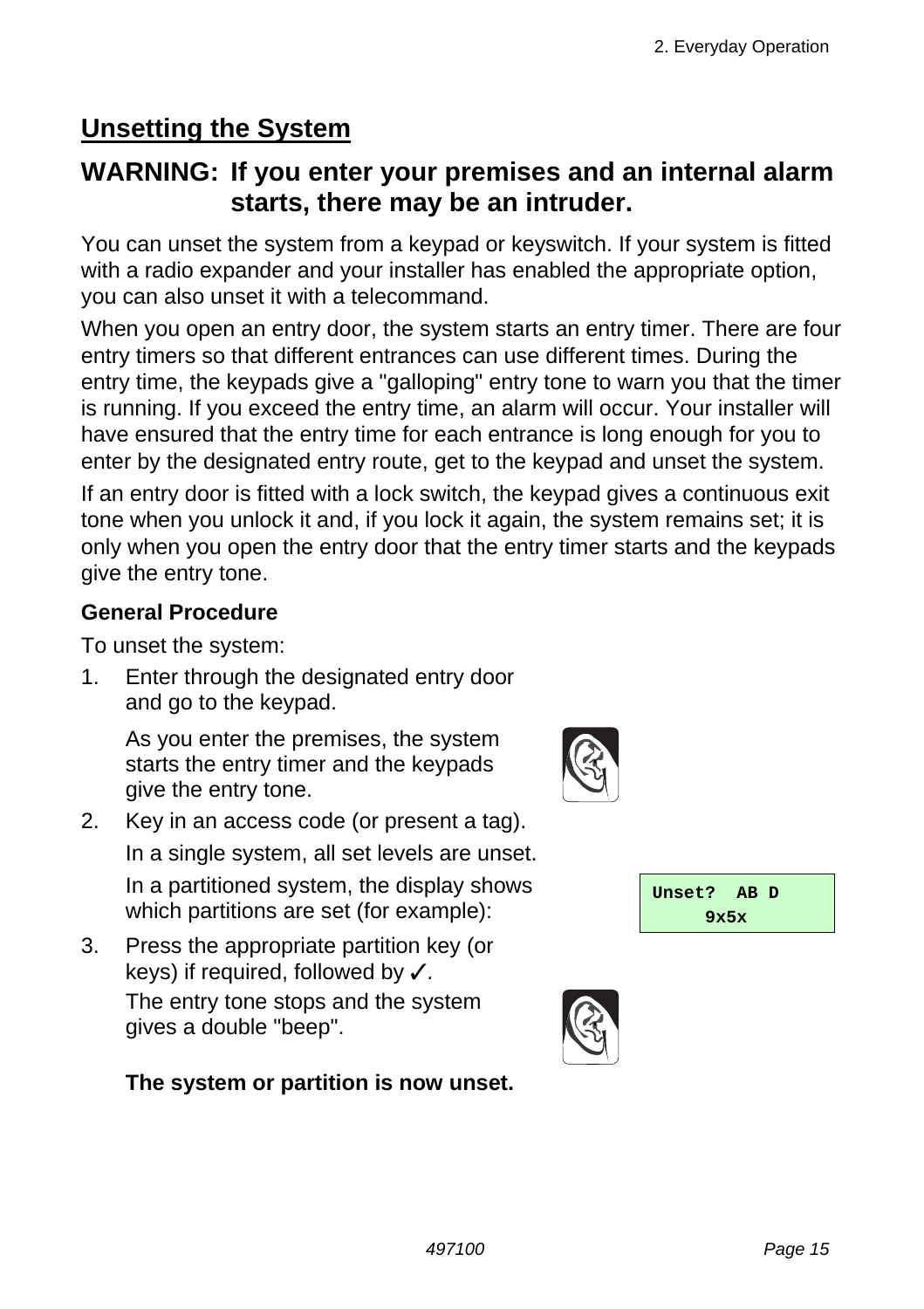#### **Keyswitch Unset**

If your system is fitted with a keyswitch, you can use it to unset Level or Partition A. With a three-position keyswitch, switching from Part to Off unsets Level B (single system only). You do not need to enter an access code or present a tag.

#### **Telecommand Unset**

If your system is fitted with a radio expander, you can use a telecommand to unset the system. Figure 3 on page 7 shows the actions of the buttons on the telecommand. You do not need to enter an access code or present a tag.

Depending how your installer has set up the system<sup>12</sup>, you may be able to use the telecommand to unset the system from outside the premises. In this case, the entry time will not be used.

Depending how your installer has set up the system $^{13}$ , you may be required to use the telecommand for unsetting. If you attempt to enter an access code, the keypad will show the message "Locked Out".

If after unsetting the system with a telecommand you hear an alert tone (a gentle "beep") and see "Tcmd Low Batt" on the keypad, the battery in your telecommand needs to be changed. Enter your access code at the keypad to silence the alert tone. Ask your installer to change the battery.

#### **Aborting False Alarms**

If your system is connected to an ARC and you accidentally cause an alarm, you normally have at least two minutes before the ARC calls the police. Alarm Abort $14$  enables you to cancel a false alarm by entering a valid access code during this period (which is set by the ARC).

If Alarm Abort is not enabled on your system and you often exceed an entry timer that is already set to the maximum, ask your installer about Alarm Abort.

 $12$  $12$  Installer Command 129

 $13$  Installer Command 48

Installer Command 36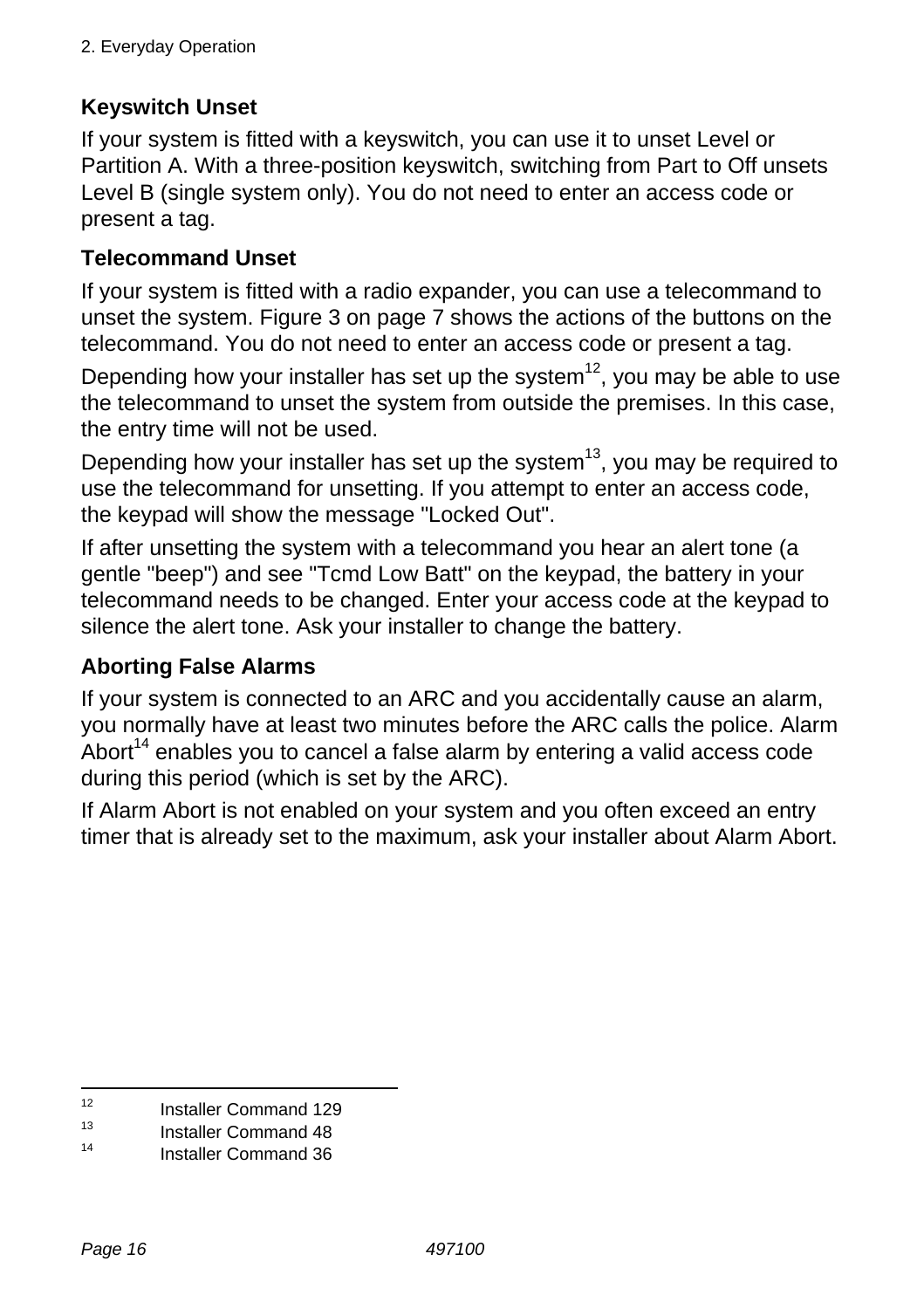## **3. After an Alarm**

## **Responding to a Fire Alarm**

**IMPORTANT:** The system gives a fire alarm by sounding a two-tone warning from the keypads and alarm sounder. The display shows (for example):

- 1. Evacuate the premises. **Do not attempt to unset the alarm.**
- 2. If there is evidence of fire, call the Fire Brigade.
- 3. Only when the premises are safe, proceed as for other alarms.

## **Responding to other Alarms**

When your system raises an alarm other than a fire alarm, you must:

- Unset the system as normal to switch off the sounders and strobes.
- Reset the system ready for further use.

*Note: In a partitioned system, you may not have access to unset all partitions but entering your access code (or presenting your tag) will silence all sounders.* 

The system logs the zone (or zones) that triggered the alarm and displays alerts on the keypad display. The first zone is shown automatically when you unset the system. View the others by pressing  $\vee$  to accept the **Next** prompt. For instructions on viewing and acknowledging alerts, see page 20.

Your system may be configured for various types of reset:

- **User reset.** Enter your access code (or present your tag) again to reset the system. The system gives a double "beep" to confirm that it has reset.
- **Installer reset.** If the display shows "Call Installer", contact your alarm company to arrange a visit.
- **Remote reset.** If the display shows a reset code, write down the code and call your ARC. You will be asked to verify your identity, the circumstances and the code. If no intervention is required from an installer, you will be given a code to enable you to reset the system.

**Fire Z02 Alarm 9x5x**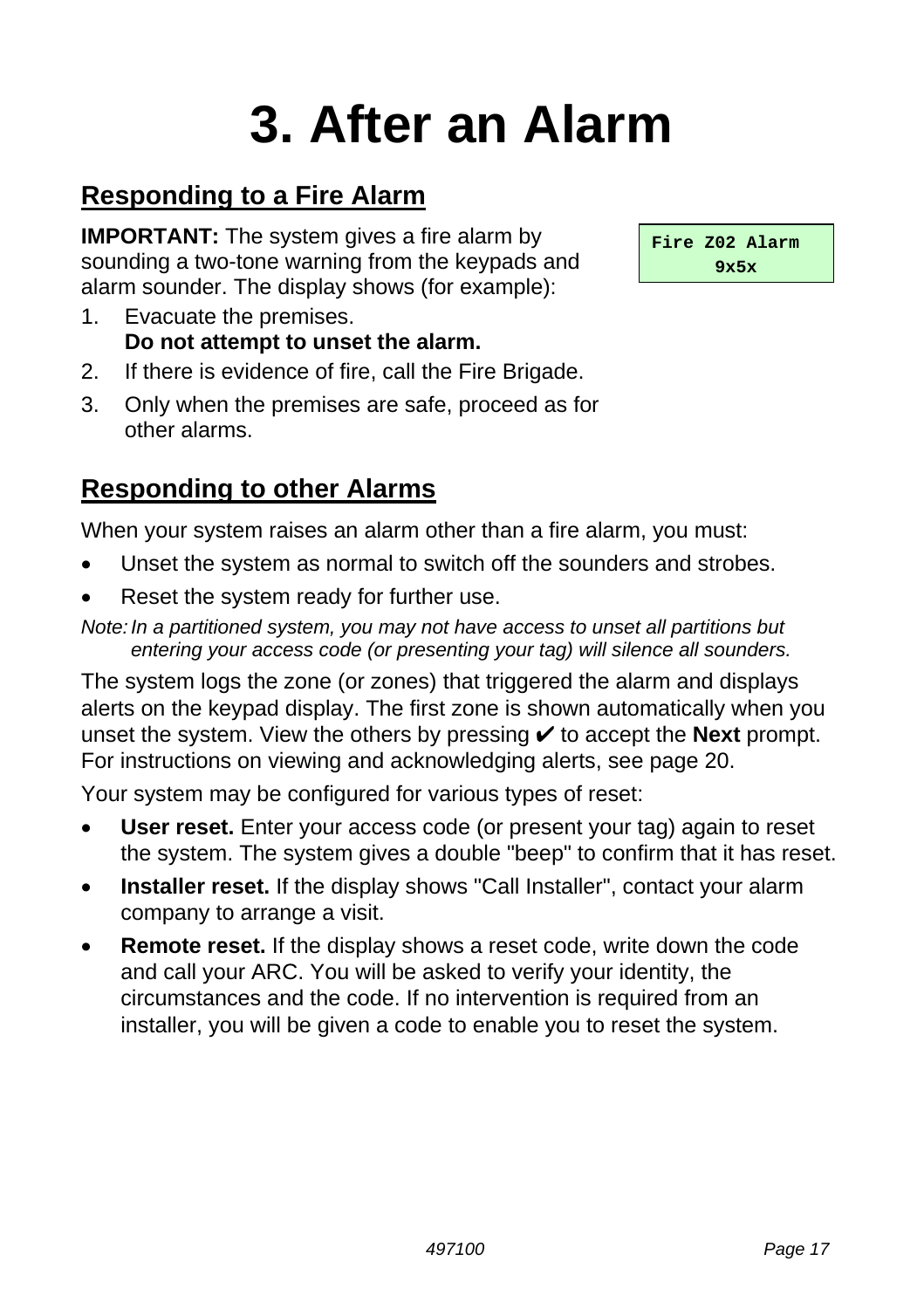Your installer may have enabled a guard, which is someone who is authorised to unset the system **only** after an alarm<sup>15</sup>.

Your installer may have set up your system to dial a number in an alarm and send a "beep"<sup>16</sup>. Up to 15 calls may be made to confirm the alarm<sup>17</sup>. If you have a 9853 control unit (see page 32), the person taking the call can press 5 on the telephone keypad to acknowledge the notification and stop further calls. With other models, the full sequence of calls must be completed.

<sup>15</sup>  $^{15}$  Installer Command 181

 $^{16}$  Installer Command 103

Installer Command 186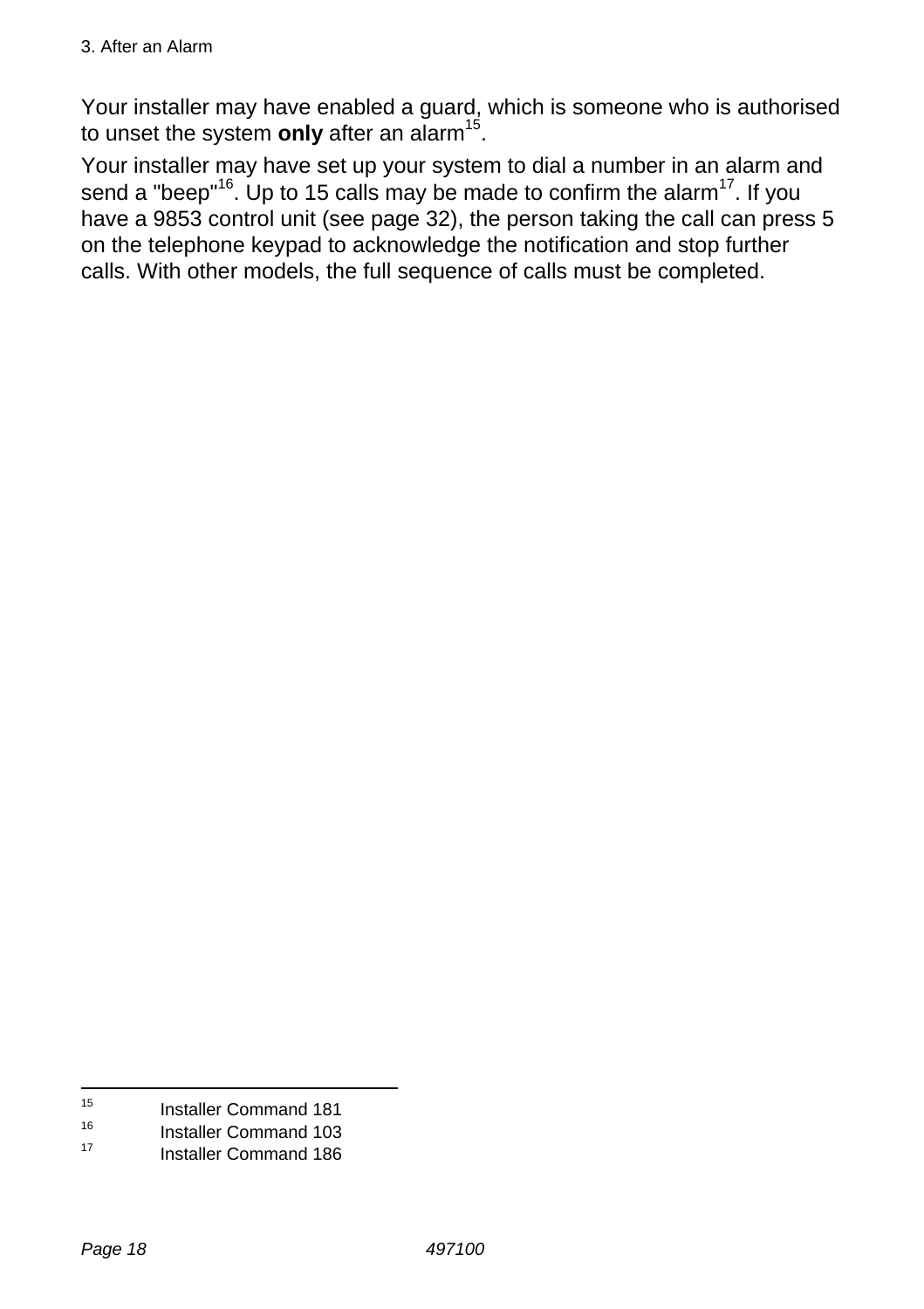## **4. Special Functions**

### **Introduction**

As well as setting and unsetting the system, you can perform a number of other functions from the keypad while the system is unset:

| <b>All Users</b>                                     | <b>Key</b> | <b>Description</b>                      |
|------------------------------------------------------|------------|-----------------------------------------|
| Access code (or tag)                                 | 0          | <b>Call Downloader</b>                  |
| plus:                                                | 1          | View alerts                             |
|                                                      | 2          | Omit zones                              |
|                                                      | 3          | Require user code before installer code |
|                                                      | 5          | Read the log of system events           |
|                                                      | 7          | Turn chime on and off                   |
|                                                      | 8          | Test the sounders and strobe            |
|                                                      | 9          | Test the detectors                      |
| Dual key alarms                                      | 1+3        | Panic alarm (PA)                        |
| check if these are                                   | 4+6        | Medical assistance alarm                |
| enabled, see page 32)                                | $7 + 9$    | Fire alarm                              |
| Key<br><b>Master User Only</b><br><b>Description</b> |            |                                         |
| Access code (not tag)                                | 4          | Set up access codes and proximity tags  |
| plus:                                                | 6          | Set the time and date                   |

## **Calling Downloader**

Your installer may set up your alarm system using a program called Downloader, running on a computer connected to the telephone network, and ask you to instruct your alarm system to telephone Downloader using one of two numbers programmed into the control unit. To start the call:

- 1. Key in an access code (or present a tag).
- 2. Press 0.

The display shows: **Call CS 2 Call CS** ?

- 
- 3. Press 1 or 2 (your installer will specify) and then  $\checkmark$ .

Your system calls your installer's computer and may be connected for several minutes. While Downloader is connected, the keypad display shows the time and date.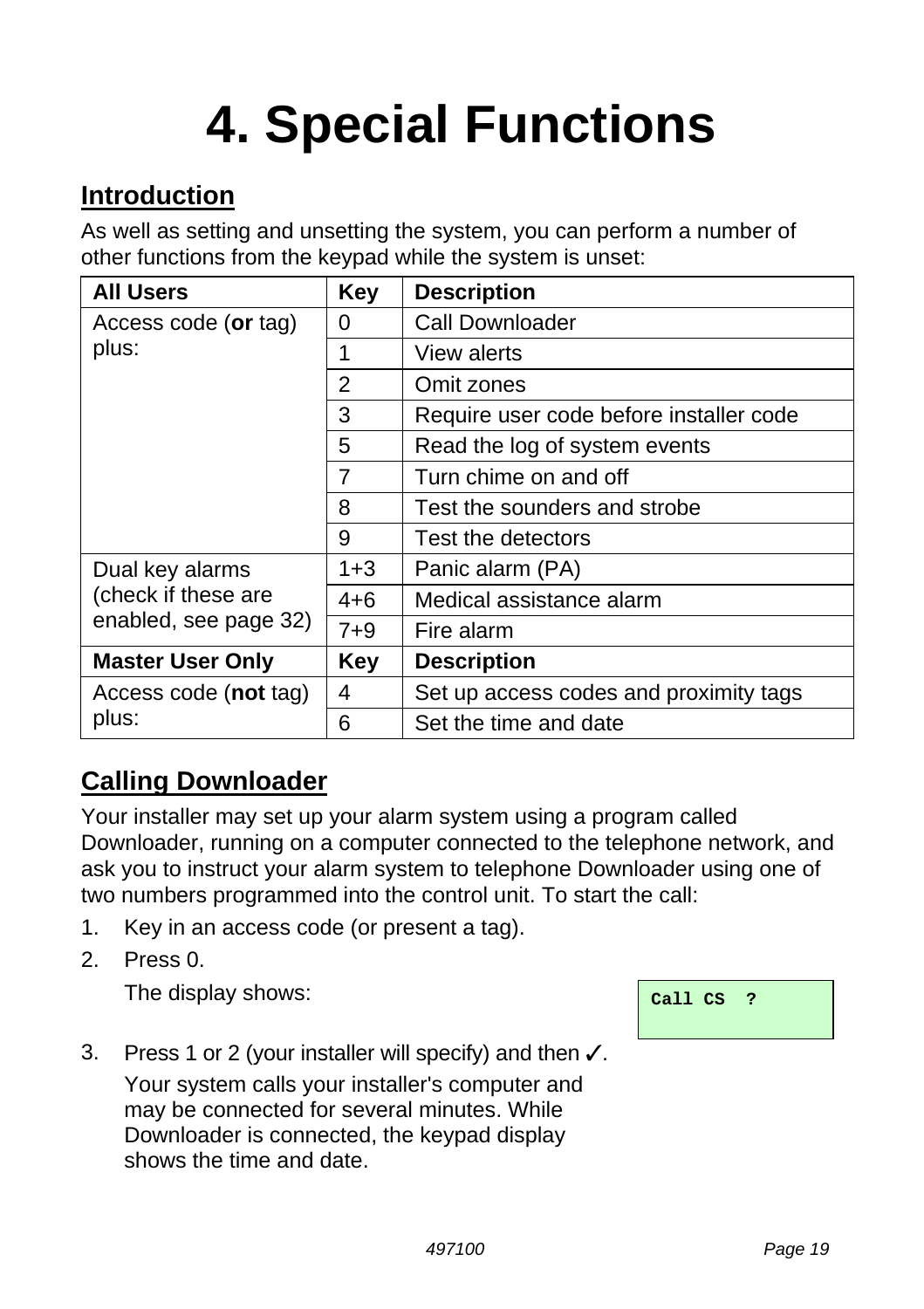## **Viewing Alerts**

The system records alarms, faults and tampers as alerts. It usually displays the first alert automatically when you unset the system but you can view alerts at any time by pressing 1. Viewing an alert acknowledges it. The Alert lamp  $(\triangle)$  flashes for unacknowledged alerts and glows for acknowledged alerts. If the condition that caused the alert still exists, the alert message shows "Active". If the condition no longer exists, the message shows "Inactive".

To view alerts:

1. Key in an access code (or present a tag).

If the  $\triangle$  lamp is glowing or flashing, there are alerts. The system may display the first alert or it may show how many alerts exist (for example):

2. Press 1 to view the alerts. The display shows the first alert (for example):  $\frac{M_{\text{MANS}}}{M_{\text{MANS}}}\$ 

 Here, "Inactive" indicates that the mains power supply has since been restored.

3. Press y for "Next" to view the next alert.

The display shows the second alert (for example):  $\int_{L_{\text{1d}}}$   $\frac{1}{\text{L}_{\text{2d}}}$   $\frac{1}{\text{L}_{\text{2d}}}$ 

 Here, "Inactive" indicates that the tamper switch has since been closed.

4. Press  $\checkmark$  for "Next" to view the next alert.

The display shows the third alert (for example): **Battery Missing** 

 Here, "Active" indicates that the battery is still missing. The  $\triangle$  lamp will also be lit and there will be an intermittent audible warning.

If you have viewed all alerts and installer action is required (for example, to fit a new battery), the display shows:

5. In this case, contact your alarm company.

If you have viewed all alerts and no installer action is required, the display shows date and time (for example):

6. In this case, use the system as normal.

 **3 Problem(s) Set? ABCD** 







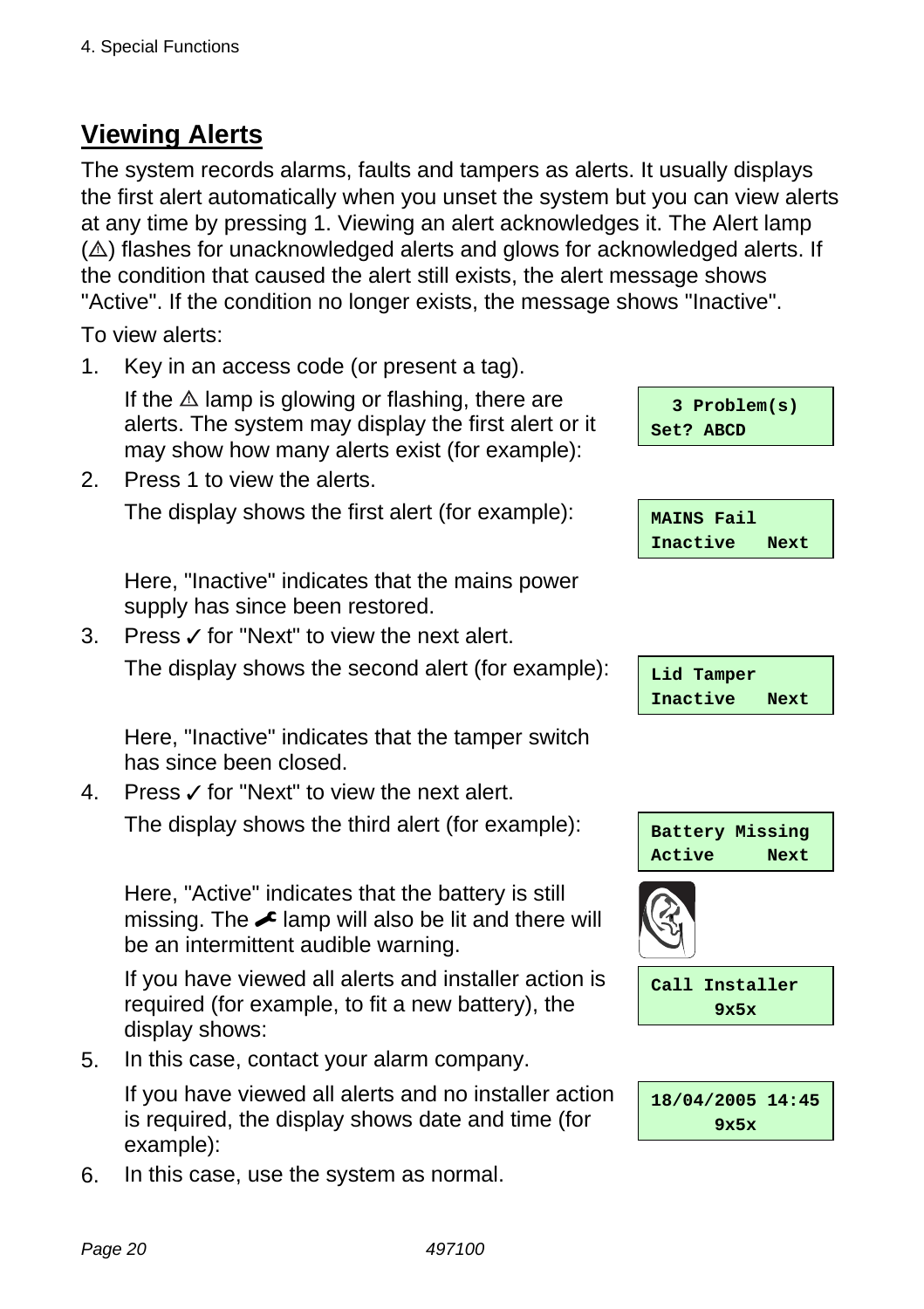## **Omitting Zones**

Your system may be programmed so that you can omit individual detectors. This enables you to ignore alarms coming from faulty detectors in non-critical positions. Refer to the table on page 32 to see which zones can be omitted in your system.

To omit a zone:

- 1. Key in an access code (or present a tag).
- 2. Press 2.

3. Press the number of the zone you want to omit (for example, press 07 to omit zone 7) and then press  $\checkmark$ .

The sounder gives a double "beep" and the display shows the zone number followed by an "o":



If you try to omit a zone for which this is not allowed, the display shows an "X" after the zone number.

4. Press X to exit.

*Note: To include a zone that was omitted, follow the same procedure. Pressing* y *toggles between omit and include.* 

#### **Normal Alarm Zones**

When you next set the system, a message asks you to confirm that you want to omit the zone. Press  $\checkmark$  to set the system with the zone omitted. Omission is not permanent: when you next unset the system, the control unit reinstates the zone. You must omit the zone each time you prepare to set the system.

#### **24-hour Zones**

When you next set the system, there is no message to confirm the omission. 24-hour zones (for example, protecting a fire door) remain omitted until you reinstate them from the keypad:

- 1. Key in an access code (or present a tag).
- 2. Press 2 followed by the zone number and then  $\checkmark$ .
- 3. Press X to exit.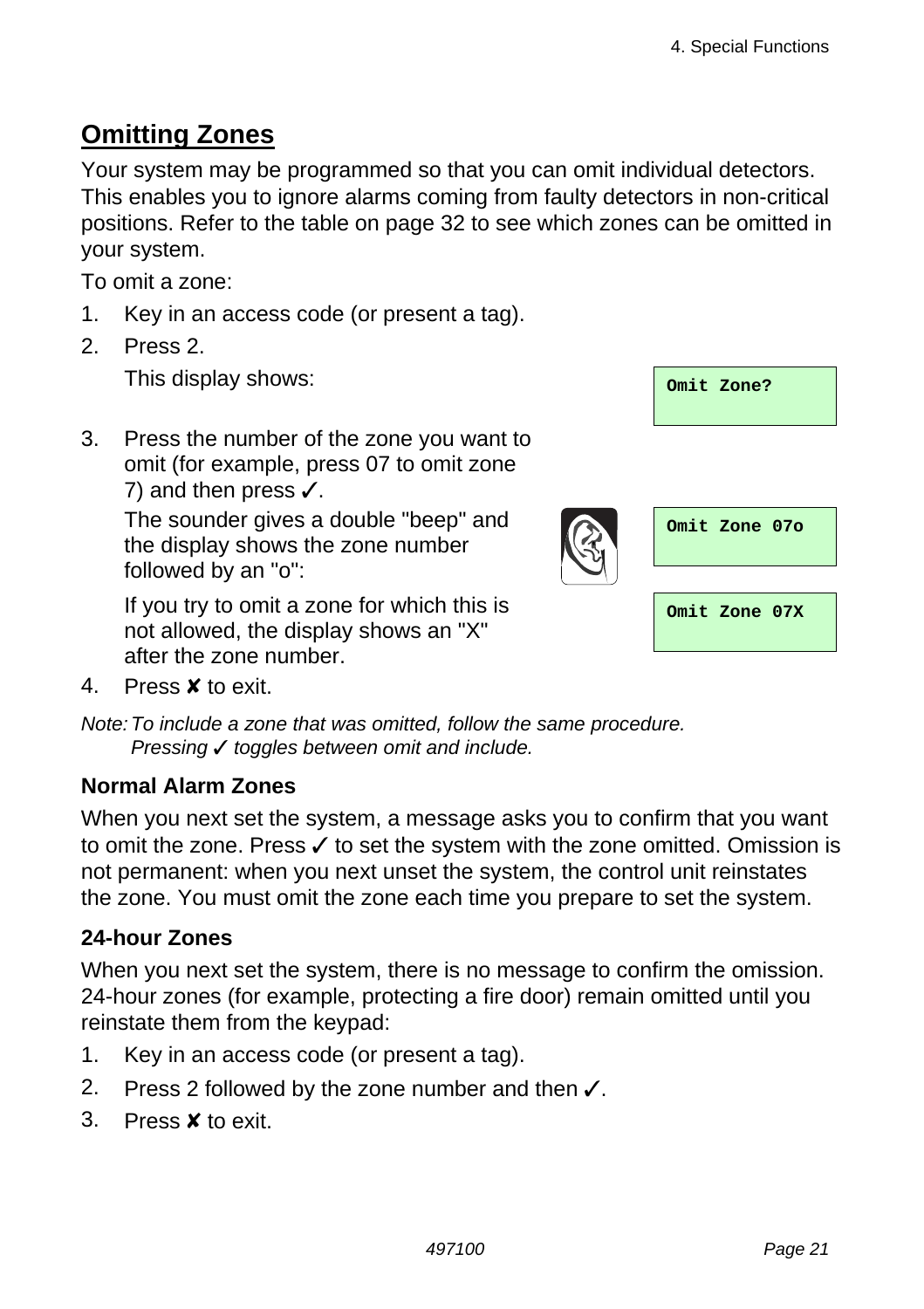## **Requiring User Code before Installer Code**

You can specify that a user code must be entered before the installer code to access the installer menu. This enables you to supervise installer activities.

- 1. Key in an access code (or present a tag).
- 2. Press 3 to toggle between requiring and not requiring a user code. The display shows (for example): **We are all interpretent in the US** user Code req=OFF

When you turn user code on or off, the keypad confirms with a double "beep".



3. Press  $\sqrt{ }$ 

## **Reading the Log**

The system keeps a log of the last 700 events. The Appendix on page 29 explains the meaning of the messages that may be logged.

To view the log:

- 1. Key in an access code (or present a tag).
- 2. Press 5.

 The display shows a message describing the most recent event (here, for example, user 1 has changed the access code for user 2):

**U01 Change U02 00:42 18/04/2005** 

- 3. Press: 1 to see earlier events
	- 3 to see later events
	- 4 to see the first event
	- 6 to see the last event
- 4. Press  $\boldsymbol{\mathsf{X}}$  to stop using the log.

*Note: Neither an installer nor a user can erase the log.* 

In the log, user codes are represented by numbers as follows:

| U <sub>00</sub> | Installer              | U54             | Telecommand    |
|-----------------|------------------------|-----------------|----------------|
| U01             | User 1                 | U <sub>55</sub> | Keyswitch      |
| U02 to U49/50   | Users 2 to 49/50       | U56             | Remote reset   |
| U <sub>50</sub> | Guard code (if set up) | U57             | Download       |
| U <sub>51</sub> | Duress code            | U58             | Virtual keypad |
| U <sub>52</sub> | Control unit           |                 | (Downloader)   |
| U <sub>53</sub> | Idle                   | U59             | Forbikobler    |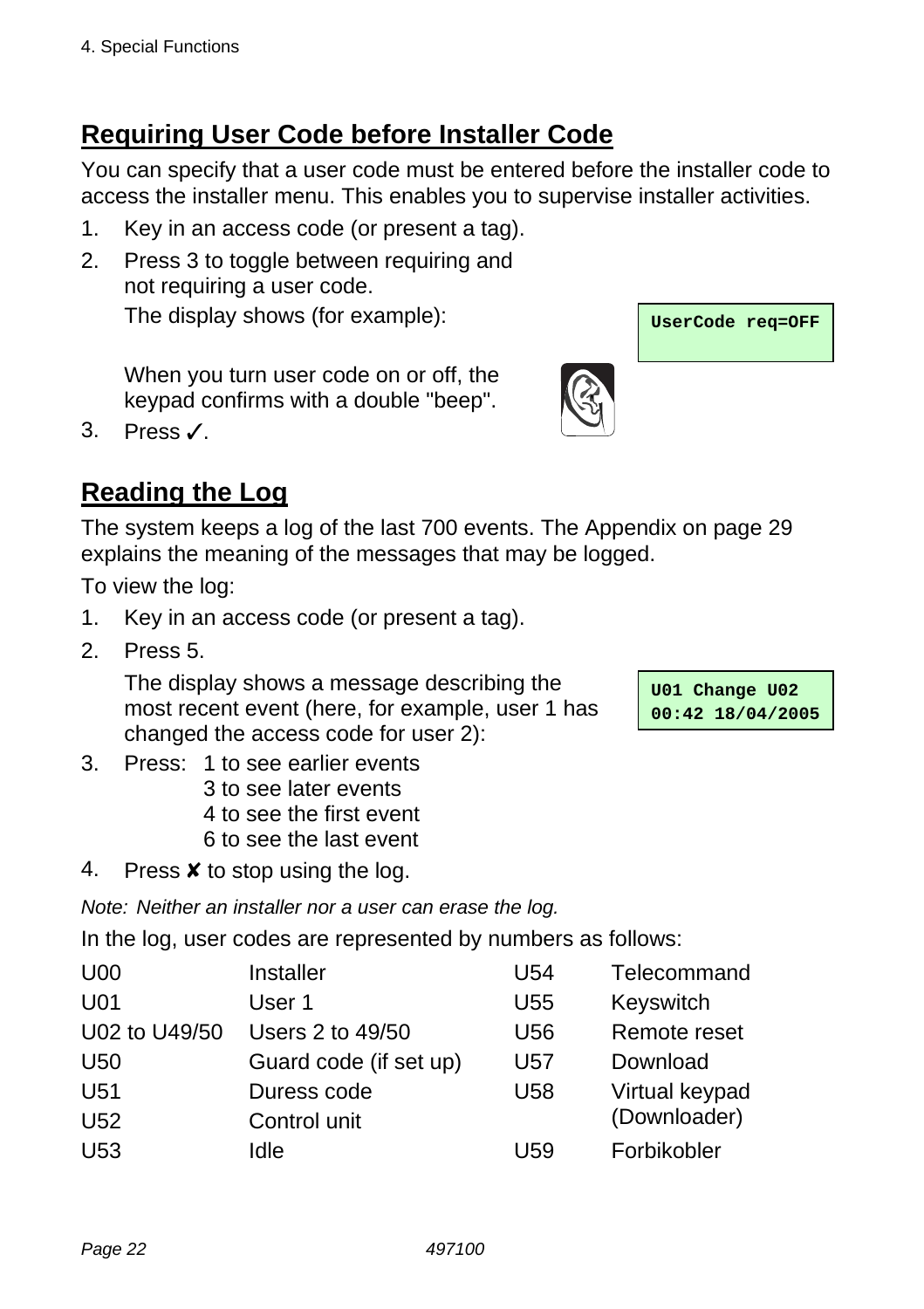## **Turning the Chime On and Off**

Your system may be programmed so that a chime tone sounds when certain doors are opened while the system is unset. You can turn this on and off.

- 1. Key in an access code (or present a tag).
- 2. Press 7 to toggle chime on and off. The display shows (for example):  $\sqrt{\frac{S_{\text{thime}}}{S_{\text{thime}}}} = \sqrt{N}$

When you turn chime on, the keypad confirms with a double "beep".

3. Press y.

### **Testing the Sounders**

You can test that the sounders and strobe are working. The system turns on each sounder in turn for three seconds.

*Note: The strobe flashes for 10 seconds to give you time to see it.* 

- 1. Key in an access code (or present a tag).
- 2. Press 8 to start the test.

The display shows:

| The display shows: | Test: Bell    |
|--------------------|---------------|
|                    | Test: Strobe  |
|                    | Test: Speaker |
|                    |               |
|                    | Test: Keypad  |

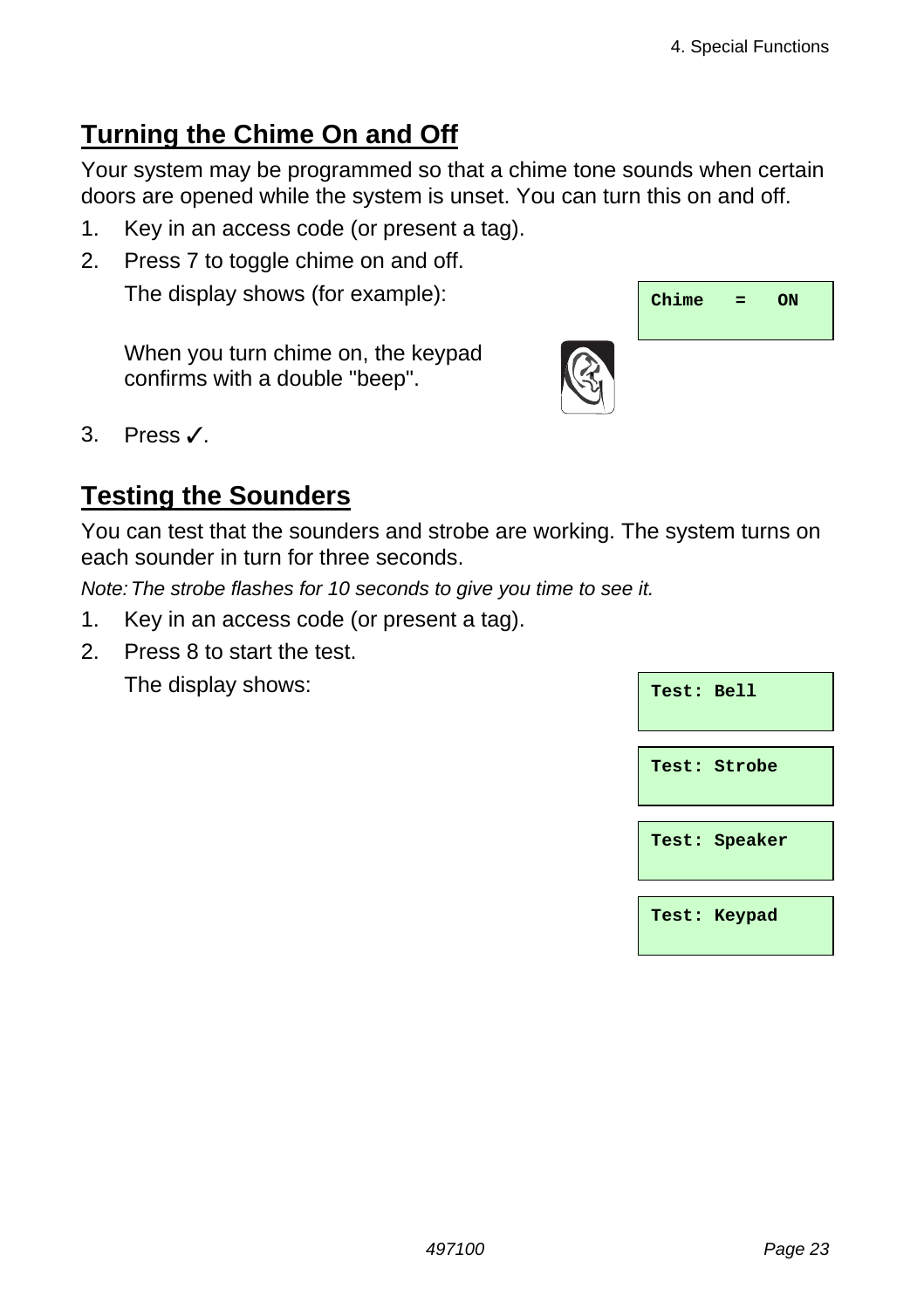## **Testing Zones**

You can set the system so that it will allow you to walk around and test each of the detectors (a walk test). Do this when the premises are empty to avoid other people triggering movement detectors before you do, which would confuse the results of the test. If a detector fails the test, contact your alarm company and ask them to check the system.

*Notes:* 

- *1. You can abandon the test at any time by pressing* y.
- *2. You cannot test 24-hour zones (including Fire and PA) or tamper circuits with this command. If you wish to test them, contact your alarm company.*

To test zones:

- 1. Key in an access code (or present a tag).
- 2. Press 9.

This display shows:

3. Walk around your premises and trigger the detectors in turn (excluding 24-hour and PA zones).

 When you trigger a detector, the keypad and internal sounder give a short tone.

The display shows 'A' for alarm, followed by the zone number of the detector.

If you trigger more than one detector, the display shows the zone numbers in turn.

4. Press  $\checkmark$  to stop the test when you have triggered all the detectors.

## **Setting up Users**

*Note: Only the master user (U01) can set up users.* 

The system can store up to 50 different user access codes. For security, you should give one code to each person who has responsibility for setting and unsetting the system: do not allow users to share codes. In a partitioned system, you can assign each user code to one or more partitions.

To distinguish users and conceal their access codes, the log shows each user as a number (for example, U02). You can store a user name for each access code, which is visible when the code is modified but not displayed or logged.

| Walk Test |  |
|-----------|--|
|           |  |

|  | A: Zone 02 |  |  |
|--|------------|--|--|
|--|------------|--|--|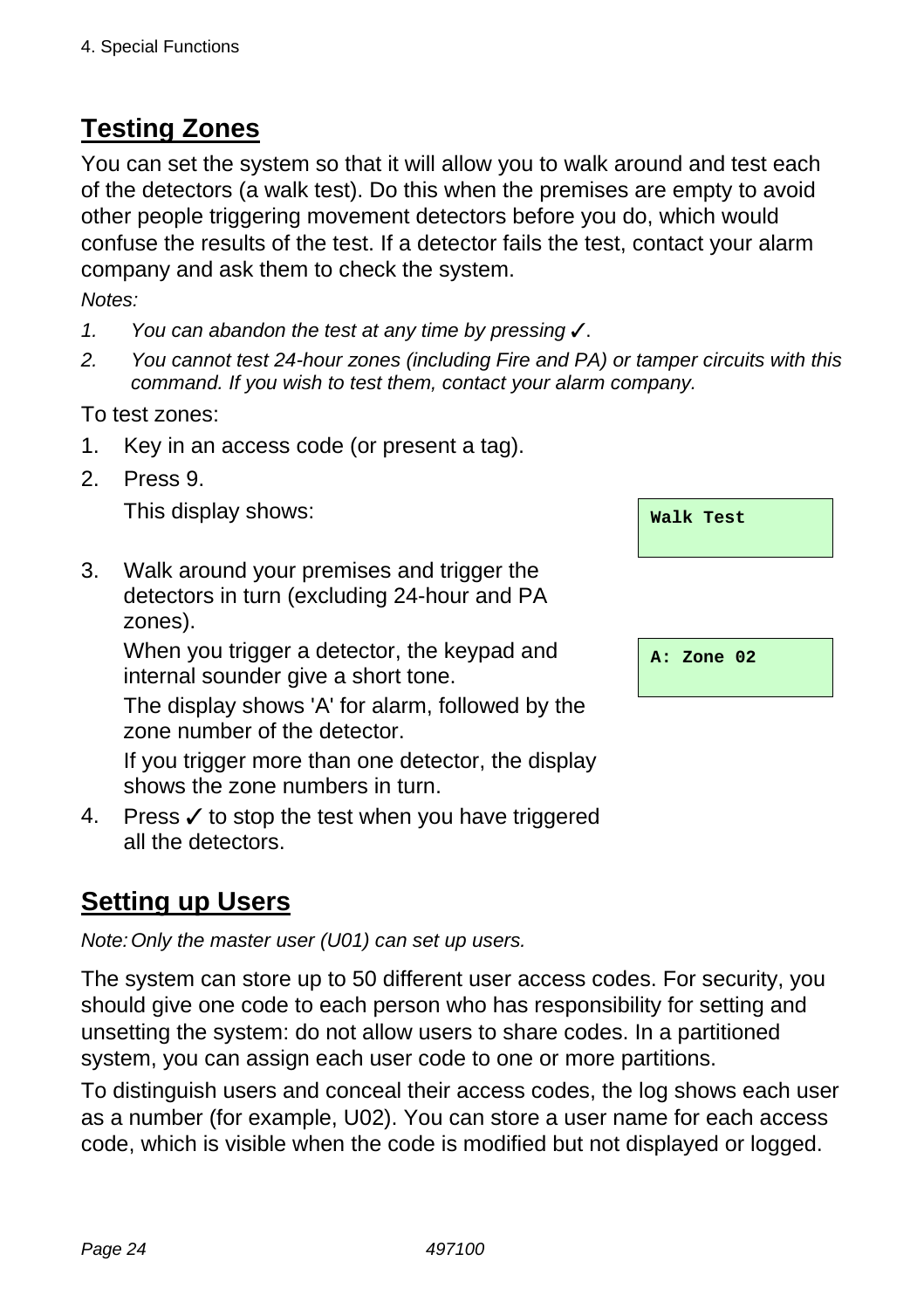When the system is delivered from the factory, all access codes are set to default values. Depending how your installer has set up the system<sup>18</sup>, access codes may contain four or six digits. The default for the master user (U01) is "1234" when four-digit codes are in use and "123456" when six-digit codes are in use; this user is assigned to all levels or partitions. The master user should change this immediately to a code known to no one else.

The other defaults are "<sup>X002"</sup> for U02 through to "<sup>X050"</sup> for U50. As default codes cannot be used to set or unset the system, or use any of its special functions, they do not need to be changed until they are assigned to users.

Do not assign access codes starting with zero. That is, use codes within the range 1000–9999 (or 100000–999999 if using six-digit codes).

#### **Access Codes**

To set the access code for a user:

- 1. Key in the master user access code.
- 2. Pross  $\Delta$

 The display prompts for the access code that you wish to change:

| $Old Code =$ | ---- |
|--------------|------|
|              |      |

#### 3. Key in the code (for example,  $\angle 23$  – the default code for User 23) and press  $\checkmark$ .

 The display shows the user number (U23) and the user name (User 23):

 If you wish to change the name, use the keypad as described in *Changing User Names* on page 26.

- 4. When the user name is correct, press  $\checkmark$ . The display shows (for example):
- 5. Key in the new access code, starting with a number in the range 1–9. The display shows (for example):
- 6. Press  $\checkmark$ .
- 7. In a partitioned system, the display shows the available partitions. Press keys A, B, C and/or D to assign the user to one or more partitions.
- 8. Press ✓ to store the new access code (in this case, 4926).

|  | $U23:User$ 23 |  |
|--|---------------|--|
|--|---------------|--|

| User $23:$ |                  |  |
|------------|------------------|--|
|            | User $23 = 4926$ |  |

| Partn. | ABCD |
|--------|------|
|        |      |

 $40$ 

Installer Command 56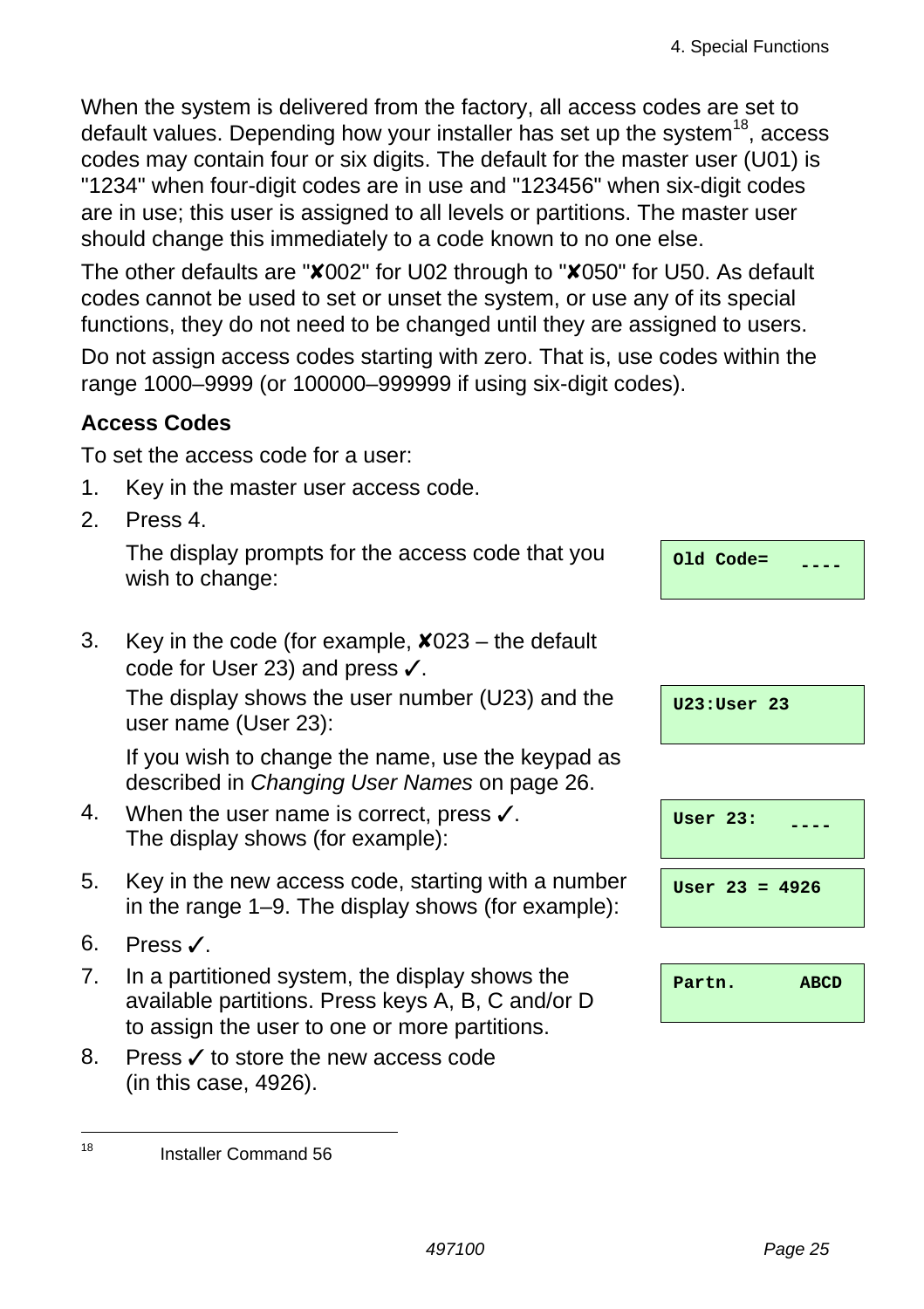To delete an access code:

- 1. Follow the procedure for setting an access code.
- 2. In step 5, key in "0000".

#### *Changing User Names*

The system can store up to 12 characters for each user name, including spaces and punctuation marks. The default names are in the form User nn.

You can change the name when you set the access code. In step 3 of the procedure on page 25, the display shows the current user name with a flashing cursor under the first letter. Enter letters one at a time in the same way as when texting on a mobile phone, by repeatedly pressing a key until the required letter is displayed. To move right, press C. To move left, press D.

| $\mathbf{1}$ | None     |    | 7 PORS                 |
|--------------|----------|----|------------------------|
|              | 2 ABCÆÅÄ | 8  | てUV                    |
| 3            | DEF      | 9  | WXYZ                   |
| 4            | G H I    | 0  | Space $'( ) : . - 1 &$ |
| 5            | JKL      | C. | Move right             |
| 6            | MNOØÖ    |    | Move left              |

To delete a whole name, move to the first character and press D.

When you have entered the name, press  $\checkmark$  to continue with setting the code.

#### *Assigning a Duress Code*

If your system is connected to an ARC, you may want to give a duress code to some users as well as their access code. The duress code is designed to send a silent communication if a user is forced to unset the system by an intruder. It has to be enabled by your installer<sup>19</sup>. When unset with a duress code instead of an access code, the system appears to respond normally but the control unit sends a silent communication to the ARC. A user who has the duress code can use any of the system's facilities.

The duress code is assigned to U51 and, when the control unit leaves the factory, is inactive and set to " $X051$ ". To activate it, assign a new code to U51 using the same procedure as for assigning codes to other users.

 $\overline{10}$ 

<sup>19</sup> Installer Command 49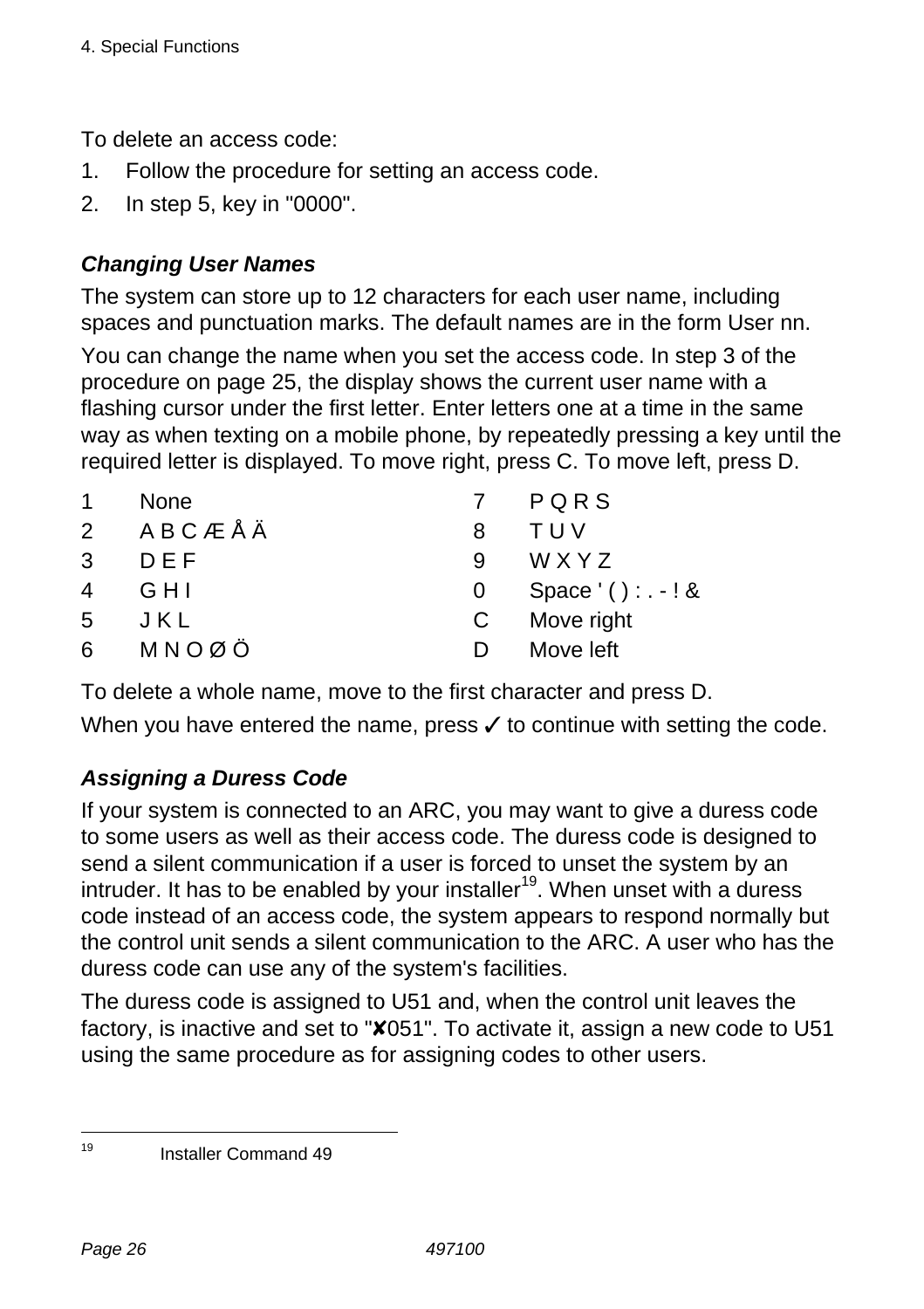#### **Proximity Tags**

Each normal user (Users 2 to 50) can have a tag, an access code or both. You cannot assign a tag to the master user (U01), the installer (U00), the guard (U50) or the duress code (U51).

You set up a tag in a similar way to an access code (see page 25). Instead of entering a new access code for the user, present the tag. The system learns the identity of the tag and links it to the user number. The keypad confirms that the tag has been learned with a double "beep".

You delete a tag in exactly the same way as an access code. When you key in "0000", it deletes both the tag and access code for the displayed user.

## **Setting Time and Date**

#### *Note: Only the master user (U01) can set the system time and date.*

The control unit contains an internal clock/calendar that runs as long as there is power present (mains or stand-by battery). The system uses this clock to record the time and date of events in the log. If the mains power supply fails while the stand-by battery is low, you may need to correct the time and date. If your country uses summer and winter time, you may need to adjust the time.

To set the time and date:

- 1. Key in the master user access code.
- 2. Press 6.

The display shows the date. **Download D04 M11 Y99** 

- 3. Key in two digits for the day, followed by  $\checkmark$ .
- 4. Key two digits for the month (01 for January to 12 for December), followed by  $\checkmark$ .
- 5. Key in two digits for the year, followed by  $\checkmark$ . The display shows the time.  $\frac{1}{117 \text{ m02}}$
- 6. Key in two digits for the hour followed by  $\checkmark$ . Use the 24-hour clock.
- 7. Key in two digits for the minutes, followed by  $\checkmark$ . The display shows the new time and date:

| 18/04/2005 14:45 |  |
|------------------|--|
| 9x5x             |  |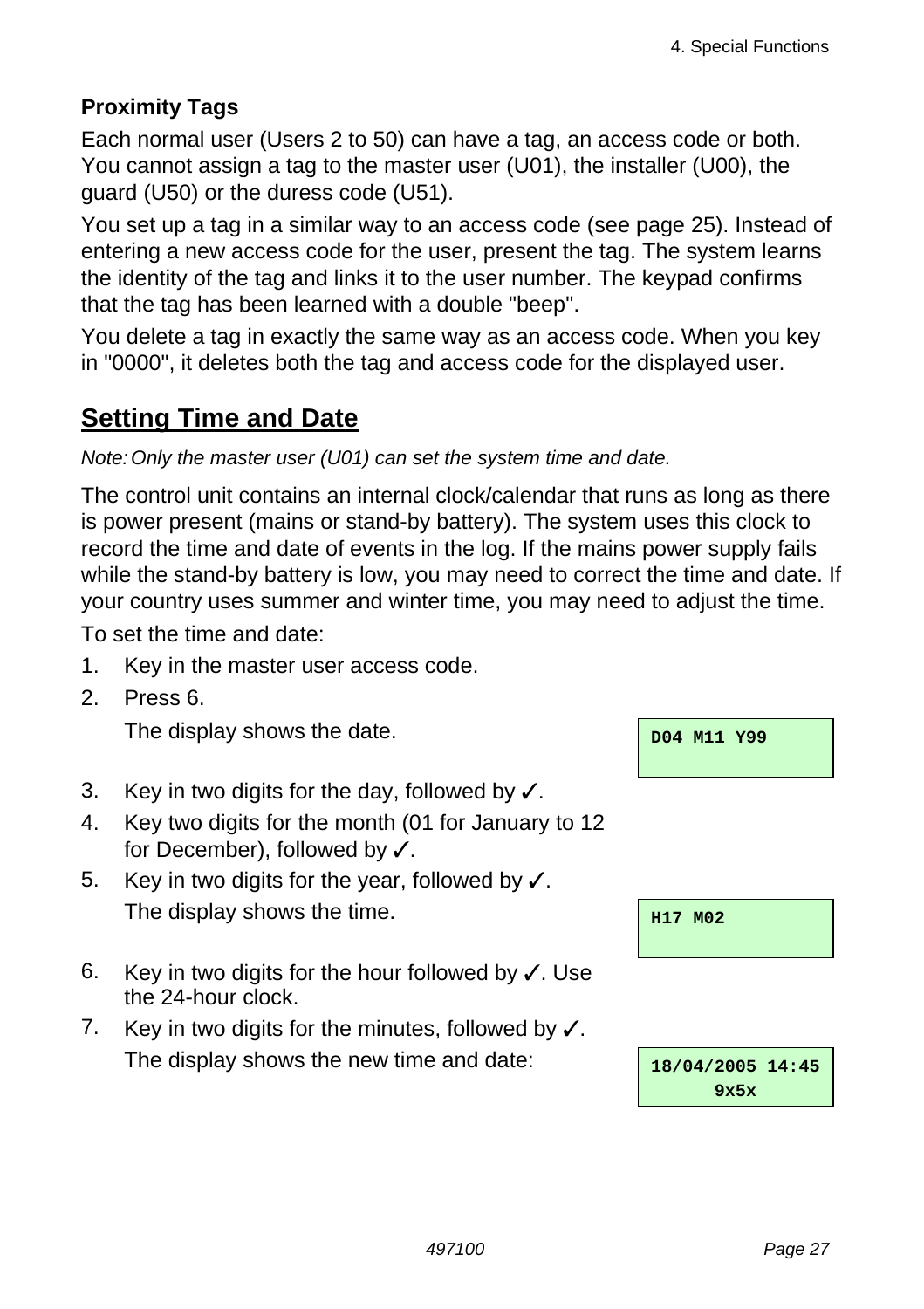4. Special Functions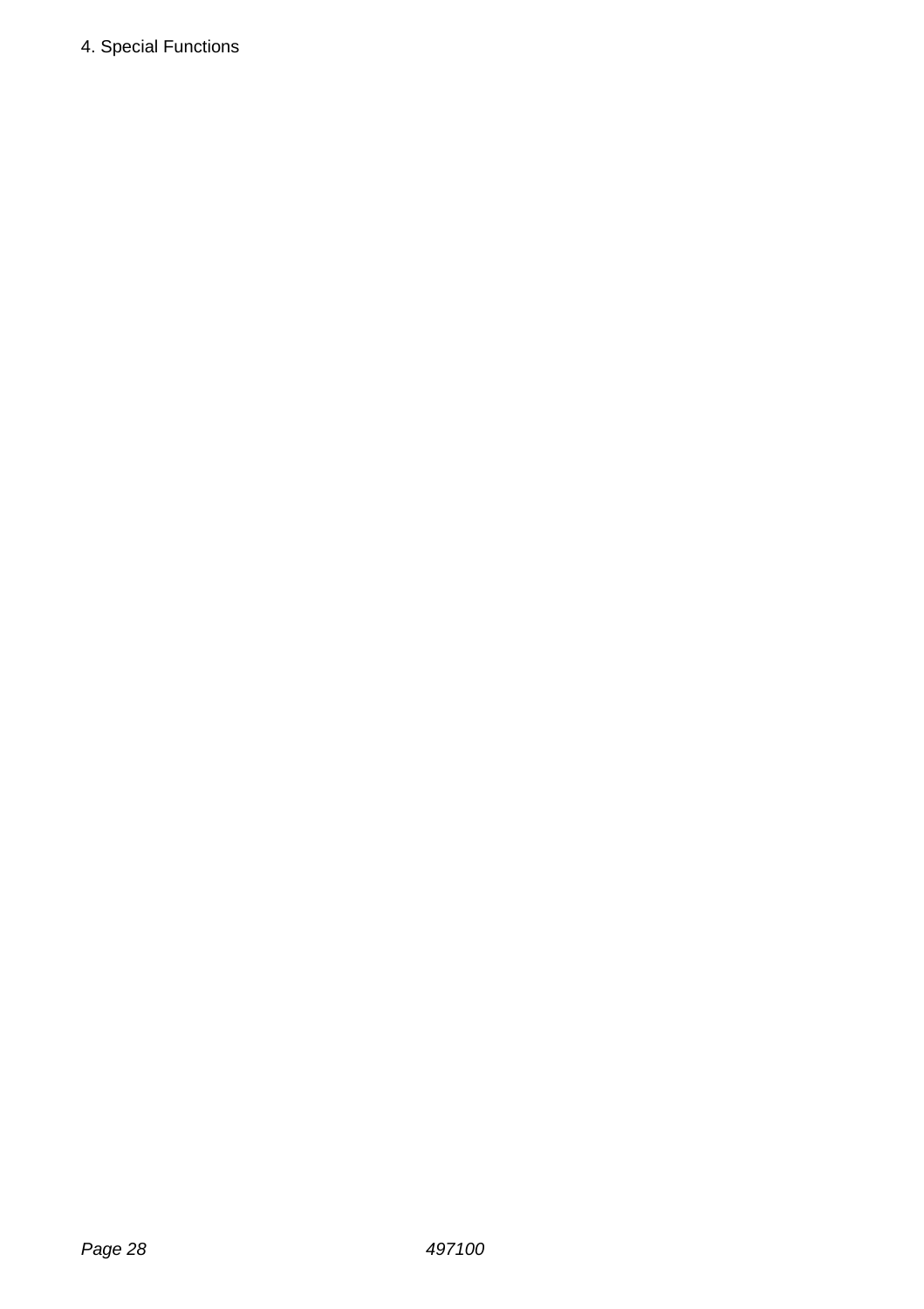## **Appendix. Log Messages**

| <b>Message</b>                      | Meaning                                                               | <b>Message</b>                | Meaning                                                                        |
|-------------------------------------|-----------------------------------------------------------------------|-------------------------------|--------------------------------------------------------------------------------|
| <b>AC Fail</b><br><b>AC Restore</b> | Mains power supply failed<br>Mains power supply restored              | $F ==$ Tamper                 | Forbikobler keypad tampered<br>with                                            |
| Al Conf Dis $K ==$                  | Alarm confirmation disabled by                                        | <b>Fire Reset</b>             | Fire alarm reset                                                               |
|                                     | lock switch                                                           | Fire $Z ==$ Alarm             | Fire alarm on zone $==$                                                        |
| Al Confirm $Z ==$                   | Confirmed alarm on zone $==$                                          | Fire $Z == Rstr$              | Fire alarm on zone $==$ restore                                                |
| Alarm Abort                         | User aborted alarm<br>AntiMask Al $Z ==$ Anti-mask alarm on zone $==$ |                               | Forbi I/F Tamper Forbikobler interface tampered<br>with                        |
| AntiMask Rs<br>$Z ==$               | Anti-mask alarm on zone ==<br>reset                                   | $Fr$ K== Alarm                | Forbi Lp Tamper Forbikobler loop tampered with<br>Fire alarm started at keypad |
|                                     | AntiMask Tp Z== Tamper on anti-mask zone ==                           |                               | $=$                                                                            |
| <b>AUX DC Fail</b>                  | Auxiliary power failed                                                |                               | Frb I/F Tamp Rst Forbikobler interface tamper<br>reset                         |
| <b>AUX DC Fail</b><br>Rstr          | Auxiliary power restored                                              |                               | Frb Lp Tamp Rst Forbikobler loop tamper reset                                  |
| <b>Bad Checksum</b>                 | Control unit memory corrupted                                         |                               | Global T.Restore Global zone tamper alarm<br>reset                             |
| <b>Batt Flt Rstr</b>                | <b>Battery reconnected</b>                                            | Global Tamper                 | Global zone tamper alarm                                                       |
| <b>Batt Load Fail</b>               | Battery failed load test                                              | $K == Excess$                 | Incorrect access code entered                                                  |
| <b>Batt Missing</b>                 | Battery disconnected                                                  | Keys                          | more than four times at keypad                                                 |
| <b>Bell Tamper</b>                  | Sounder tampered with                                                 |                               | $==$                                                                           |
| Bell Tamper Rst                     | Sounder tamper reset                                                  | $K ==$ Missing                | Keypad == disconnected                                                         |
| Burg Z== Alarm                      | Intruder alarm on zone $==$                                           | $K ==$ Restore                | Keypad == reconnected                                                          |
| Burg $Z == Rstr$                    | Intruder alarm on zone $==$<br>reset                                  | $K ==$ Tamper                 | $Keypad == tampered with$                                                      |
| Bypass Supr.                        | Supervision on zone ==                                                | Key Box Cls Z==               | Keybox on zone == closed                                                       |
| $Z ==$                              | bypassed                                                              | Key Box Opn<br>$Z ==$         | Keybox on zone == open                                                         |
|                                     | Codes Defaulted Access codes returned to<br>default values            | Key Sw Set#                   | System set by keyswitch on<br>level/partition n                                |
| Comms Fail                          | <b>Communications failure</b>                                         | KeySw Unset #                 | System unset by keyswitch on                                                   |
|                                     | Defaults Loaded Default values loaded for all<br>commands             |                               | level/partition n                                                              |
| <b>EEPROM Fail</b>                  | Control unit memory damaged                                           | Lid Tamp<br>Restore           | Control unit lid tamper reset                                                  |
| $Exp == Tamp$<br>Rst                | Expander tamper reset                                                 | Lid Tamper                    | Control unit lid tampered with                                                 |
| $Exp ==$ Tamper                     | Expander tampered with                                                | Low Bat $Z ==$                | Low battery detected on<br>transmitter $==$                                    |
| $Expander =$<br>Miss                | Expander disconnected                                                 | Low Bat $Z ==$<br><b>Rstr</b> | Low battery reset on<br>transmitter $==$                                       |
| $Expander ==$<br>Rstr               | Expander reconnected                                                  | Low Batt Rstr                 | Low battery detected on<br>control unit                                        |
| $F ==$ Missing                      | Forbikobler keypad<br>disconnected                                    | Low Batt Rstr<br>$7 ==$       | Low battery reset on control<br>unit                                           |
| $F ==$ Restore                      | Forbikobler keypad<br>reconnected                                     | Md $K ==$ Alarm               | Medical alarm started at<br>keypad ==                                          |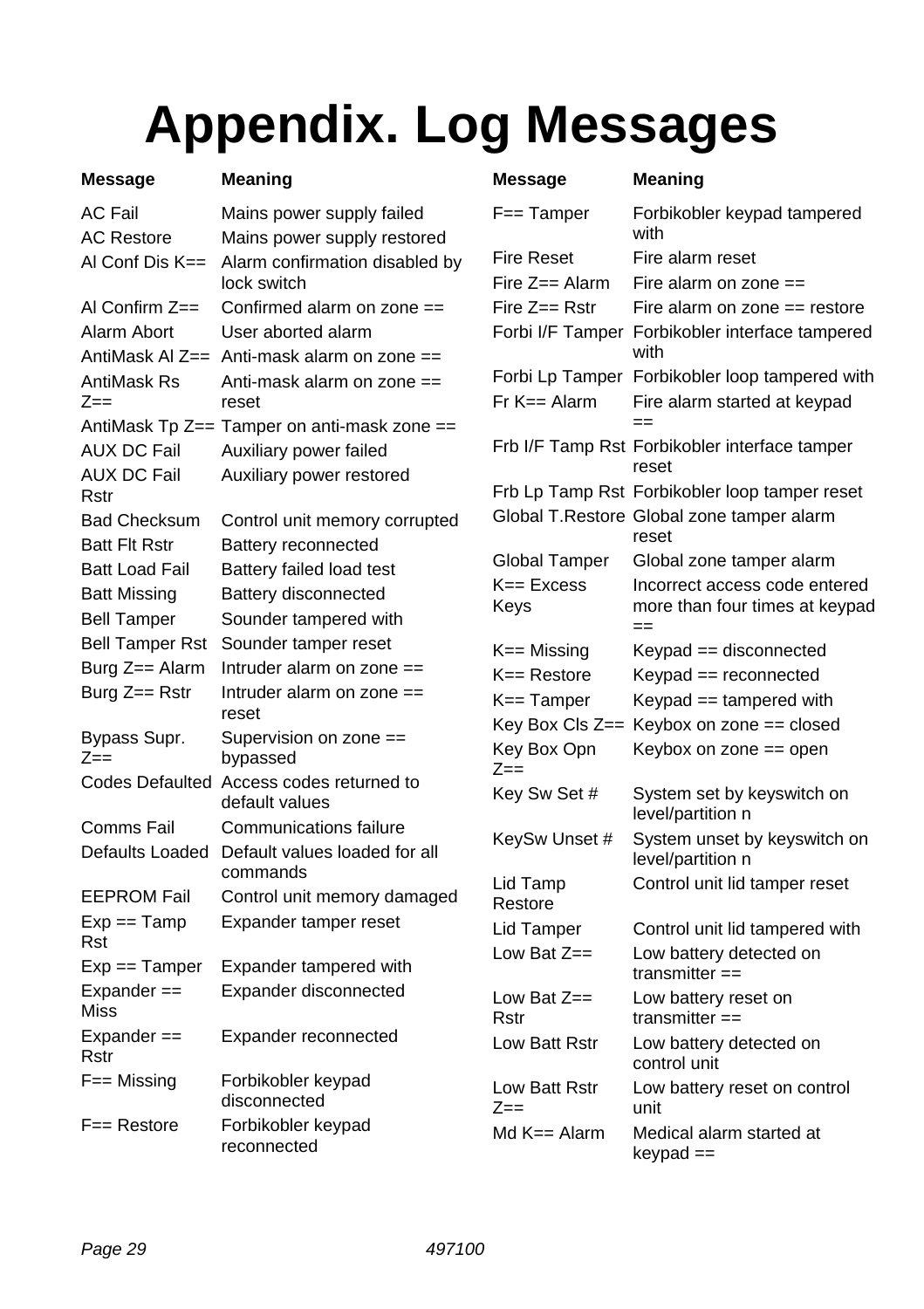#### Appendix

| Message                      | Meaning                                                            | Message                        | Meaning                                                     |  |  |  |  |
|------------------------------|--------------------------------------------------------------------|--------------------------------|-------------------------------------------------------------|--|--|--|--|
| PA K== Alarm                 | Panic alarm started at keypad<br>$==$                              | $U ==$ Change<br>$U ==$        | User $==$ changed access code<br>for user $==$              |  |  |  |  |
| $PA$ $Z==$ Alarm             | Panic alarm started in zone $==$                                   |                                | $U ==$ Delete $U ==$ User == deleted access code            |  |  |  |  |
| $PA$ $Z==$ Rstr              | Panic alarm reset in zone $==$                                     |                                | for user $==$                                               |  |  |  |  |
| RF Jamming                   | Radio jamming detected                                             | U== Dload Fail<br>$U == Dures$ | Download by user == failed                                  |  |  |  |  |
| RF Jamming<br><b>Rstr</b>    | Radio jamming reset                                                |                                | Duress code entered by user<br>$=$                          |  |  |  |  |
|                              | RF Sup Fail Z== Radio supervision failure<br>detected in zone $==$ | $U ==$ Off-Site                | Installer exited from<br>programming mode                   |  |  |  |  |
|                              | RF Sup Rstr Z== Radio supervision failure in<br>$zone == reset$    | $U == On-Site$                 | Installer entered from<br>programming mode                  |  |  |  |  |
| Set Fail Z==                 | System failed to set because                                       |                                | $U == Ptn # Rest User - reset partition #$                  |  |  |  |  |
|                              | of fault in zone $==$                                              | $U ==$ Remote                  | Download by user $==$                                       |  |  |  |  |
| Smk Det Alm                  | Smoke detector alarm in zone                                       | Dload                          | successful                                                  |  |  |  |  |
| $Z ==$<br><b>Smk Det Res</b> | $=$<br>Smoke detector alarm reset                                  | $U ==$ System<br>Reset         | User – reset system                                         |  |  |  |  |
| $Z ==$                       | $zone ==$                                                          | $U == Time/Date$               | Time and date user reset the                                |  |  |  |  |
| Soak Fail $Z ==$             | Soak test failed in zone $==$                                      |                                | system                                                      |  |  |  |  |
| System                       | System rearmed after an alarm                                      | $U == Z == Omit$               | User omitted zone $==$                                      |  |  |  |  |
| Rearmed                      |                                                                    |                                | $U == Z ==$ Unomit User unomitted zone ==                   |  |  |  |  |
| System Startup               | Power applied to system                                            |                                | UserCode reg off No user code before installer              |  |  |  |  |
| System Tamp<br><b>Rst</b>    | System tamper reset                                                |                                | code<br>UserCode reg on User code before installer          |  |  |  |  |
| System Tamper                | System tamper                                                      |                                | code                                                        |  |  |  |  |
|                              | Tamper F== Rstr Forbikobler keypad == tamper<br>reset              |                                | XT ACFI Rst Z== Mains power supply restored<br>in zone $==$ |  |  |  |  |
| Tamper K==<br>Rstr           | Keypad $==$ tamper reset                                           | $XT$ ACFI $Z==$                | Mains power supply failed in<br>$zone ==$                   |  |  |  |  |
| Tamper Z==                   | Zone $==$ tampered with                                            | XT BatFl Rst                   | Battery reconnected in zone                                 |  |  |  |  |
| Tamper Z==                   | Tamper in zone $==$ during the<br>day                              | $Z ==$                         | $=$                                                         |  |  |  |  |
|                              |                                                                    | $XT$ BatFI $Z ==$              | Battery fault in zone $==$                                  |  |  |  |  |
|                              | Tamper $Z == Rstr$ Zone $==$ tamper reset                          |                                | XT Fault Z== Rst Zone of type 'Fault' reset                 |  |  |  |  |
| Tech Z== Alarm               | Technical alarm in zone $==$                                       | XT Fault Zone                  | Zone of type 'Fault' active                                 |  |  |  |  |
| Tech $Z == Rstr$             | Technical alarm in zone $==$<br>reset                              | $=$<br>XT LoBat Rst            | Low battery reset on radio                                  |  |  |  |  |
| <b>Tel Line Fault</b>        | Line fault on telephone line                                       | $Z ==$                         | $zone ==$                                                   |  |  |  |  |
| Tel Line Rstr                | Line fault reset on telephone<br>line                              | XT LoBat Z==                   | Low battery detected on radio<br>$zone ==$                  |  |  |  |  |
| <b>Telecmd Low</b>           | Low battery in 723r                                                | <b>XT PwrFl Rst</b>            | Power output fault reset in                                 |  |  |  |  |
| Bat                          | telecommand                                                        | $Z ==$                         | $zone ==$                                                   |  |  |  |  |
| Telecmmd PA                  | Panic alarm from 723r<br>telecommand                               | $XT$ PwrFl $Z ==$              | Power output fault in zone ==                               |  |  |  |  |
| <b>Test Call</b>             | Test call made                                                     |                                |                                                             |  |  |  |  |
| <b>Test Call</b>             | Test call at a specified interval                                  |                                |                                                             |  |  |  |  |
| $U == # Set$                 | User == set level/partition $#$                                    |                                |                                                             |  |  |  |  |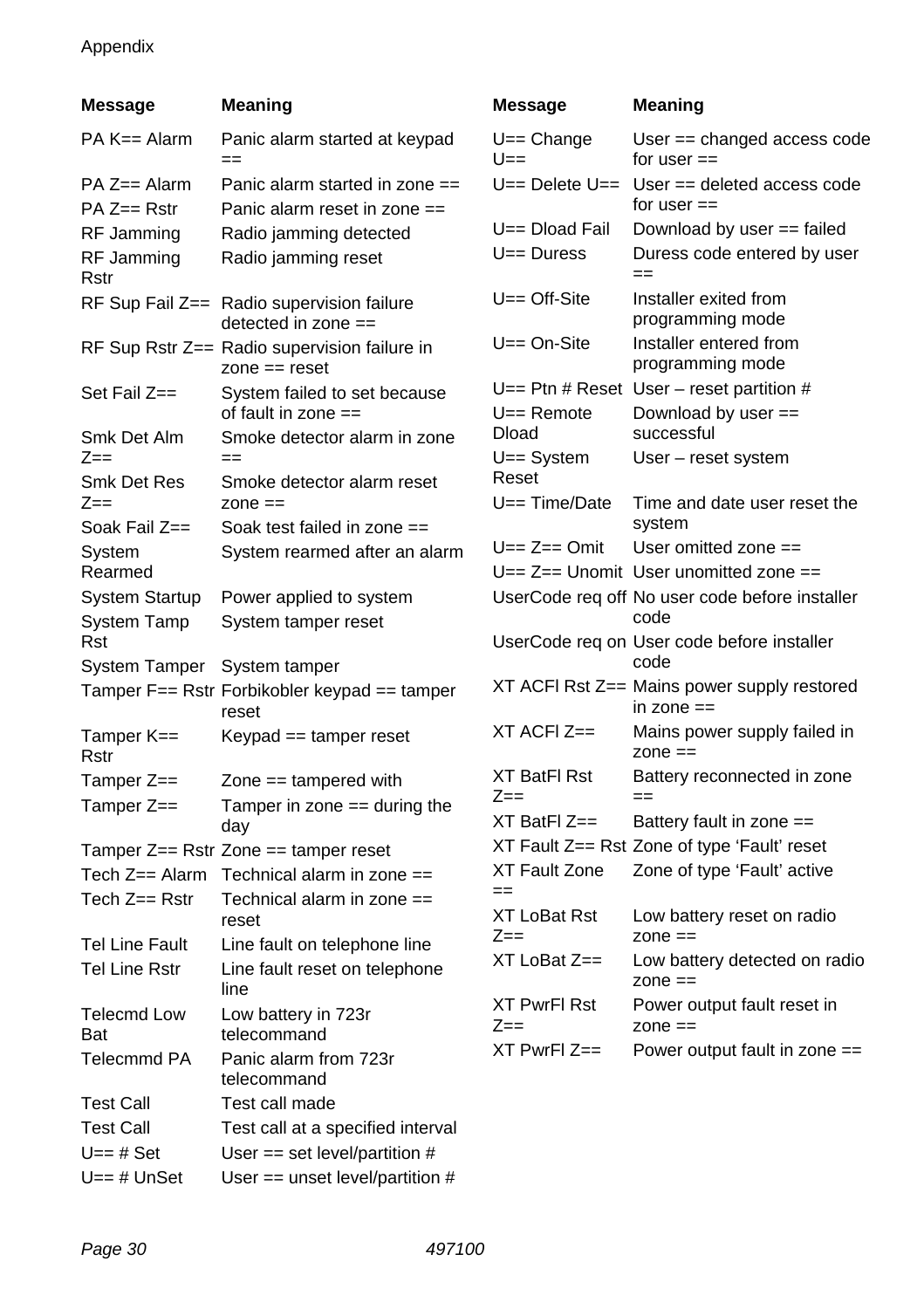## **Notes**